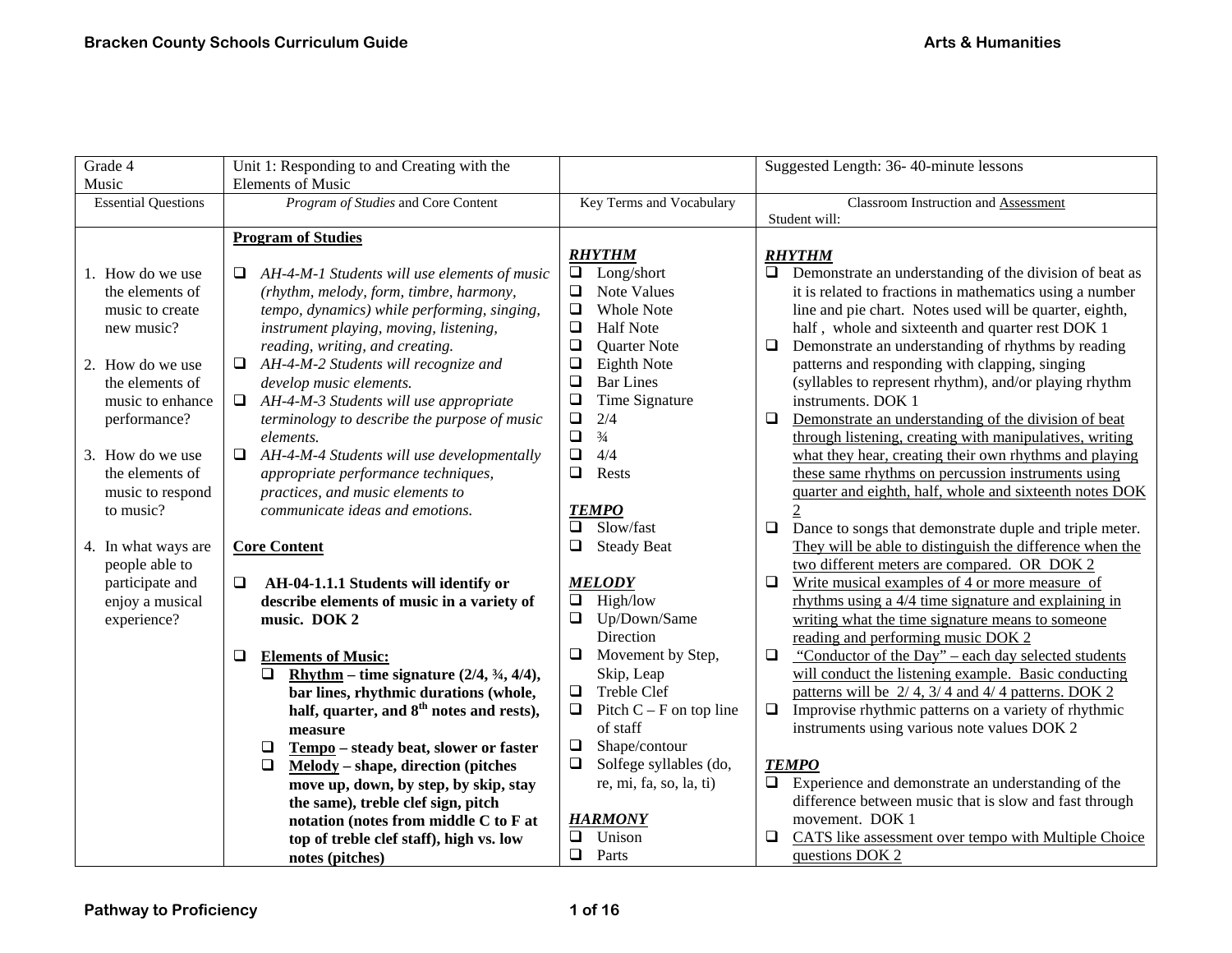| Grade 4                    | Unit 1: Responding to and Creating with the                                                |                                        | Suggested Length: 36-40-minute lessons                                               |
|----------------------------|--------------------------------------------------------------------------------------------|----------------------------------------|--------------------------------------------------------------------------------------|
| Music                      | <b>Elements of Music</b>                                                                   |                                        |                                                                                      |
| <b>Essential Questions</b> | Program of Studies and Core Content                                                        | Key Terms and Vocabulary               | Classroom Instruction and Assessment                                                 |
|                            |                                                                                            |                                        | Student will:                                                                        |
|                            | <b>Harmony-parts (notes performed)</b><br>$\Box$                                           | $\Box$ Major / Minor                   |                                                                                      |
|                            | together to create harmony)                                                                | (Aurally)                              | <b>MELODY</b>                                                                        |
|                            | major/minor (aurally); unison (non                                                         | <b>FORM</b>                            | Sing on pitch songs with various directions of melody.<br>$\Box$                     |
|                            | harmony)                                                                                   | $\Box$<br>Echo                         | DOK <sub>1</sub>                                                                     |
|                            | Form - call and response, two-part<br>$\Box$                                               | $\Box$<br>Round                        | Identify the direction of music they listen to being<br>□                            |
|                            | (AB), three-part (ABA), round,                                                             | $\Box$<br>$2$ -part (AB)               | performed. They will be able to hear melodies that                                   |
|                            | verse/chorus, repeat signs                                                                 | 3-part (ABA)<br>$\Box$<br>Verse/Chorus | move upward, downward and those that repeat pitches.                                 |
|                            | Timbre (tone color) – recognize<br>$\Box$                                                  | $\Box$                                 | DOK <sub>1</sub>                                                                     |
|                            | different qualities of musical sounds,                                                     | $\Box$<br><b>Repeat Signs</b>          | Identify music that is moving my step, skip and staying<br>❏<br>the same. DKO 1      |
|                            | orchestral instruments by family -                                                         | Call & Response<br>❏                   | Read, sing, and play on instruments melodies that use a<br>$\Box$                    |
|                            | brass, woodwind, string, percussion,                                                       | <b>TIMBRE (TONE COLOR)</b>             | variety of directions of melody. DOK 1                                               |
|                            | how instruments sounds are produced,                                                       | $\Box$<br>Orchestra                    | Correctly play the recorder reading the following pitches<br>$\Box$                  |
|                            | human voices (high voices, low voices)<br>$\Box$<br>Dynamics – soft (piano – $p$ ), medium | $\Box$<br>Folk                         | on the Treble Clef (B,A,G,D,C) DOK 2                                                 |
|                            | soft (mezzo piano – $mp$ ), medium loud                                                    | $\Box$<br>Percussion                   | Identify by written assessment when music moves by<br>0                              |
|                            | (mezzo forte – mf), loud (forte – f)                                                       | $\Box$<br><b>String</b>                | step and by skip when reading and listening to music.                                |
|                            |                                                                                            | $\Box$<br>Woodwind                     | DOK <sub>2</sub>                                                                     |
|                            | AH-04-1.1.2 Students will identify and<br>⊔                                                | $\Box$<br><b>Brass</b>                 | Group and individual singing using solfege to<br>$\Box$                              |
|                            | describe various styles of music (spirituals,                                              | Voice (high/low)<br>$\Box$             | demonstrate the intervals of music in the melody. DOK                                |
|                            | game songs, folk songs, work songs, lullabies,                                             | $\Box$<br>Voice (light/heavy)          | $\mathcal{D}$                                                                        |
|                            | patriotic, bluegrass).                                                                     |                                        | CATS like assessment including Released Item Open<br>$\Box$                          |
|                            |                                                                                            | <b>DYNAMICS</b>                        | Response Question identifying the direction of melody                                |
|                            | AH-04-4.1.1 Students will create and notate<br>❏                                           | Loud/soft<br>□                         | and writing a melody and teacher made OR questions.                                  |
|                            | short, simple melodies that demonstrate                                                    | $\Box$<br>$p$ -Piano – soft            | DOK <sub>2</sub>                                                                     |
|                            | melodic shape/contour and meter.                                                           | $\Box$<br>$f$ -Forte – loud            |                                                                                      |
|                            |                                                                                            | $mf$ -Mezzo Forte –<br>❏               | <b>HARMONY</b>                                                                       |
|                            | AH-04-4.1.2 Students will create and perform<br>⊔                                          | medium loud                            | $\Box$ Identify the types of harmony when listening to musical                       |
|                            | simple melodies or rhythmic accompaniments                                                 | $\Box$ mp-Mezzo Piano –                | samples and when singing. DOK 1                                                      |
|                            | to given melodies.                                                                         | medium soft                            | Correctly play accompaniments to various songs using<br>□                            |
|                            |                                                                                            |                                        | chord structure on a variety of instruments (piano,                                  |
|                            | AH-04-4.1.3 Students will improvise answers<br>Q                                           |                                        | xylophone, autoharp, etc) DOK 2                                                      |
|                            | in similar style to given rhythmic and/or                                                  |                                        |                                                                                      |
|                            | melodic phrases.                                                                           |                                        | <b>FORM</b>                                                                          |
|                            |                                                                                            |                                        | Identify patterns using various symbols (shapes,<br>$\Box$                           |
|                            | AH-04-4.1.4 Students will sing and play<br>⊔                                               |                                        | numbers, words, pictures, etc.) Transfer knowledge of                                |
|                            | alone simple rhythmic or tonal patterns by                                                 |                                        | patterns to musical patterns that can be heard (example –                            |
|                            | reading music notation; be able to sustain own                                             |                                        | musical phrases of nursery rhymes to include "Twinkle,<br>Twinkle Little Star" DOK 1 |
|                            | part in an ensemble.                                                                       |                                        |                                                                                      |
|                            |                                                                                            |                                        | Use manipulatives to demonstrate an understanding of<br>$\Box$                       |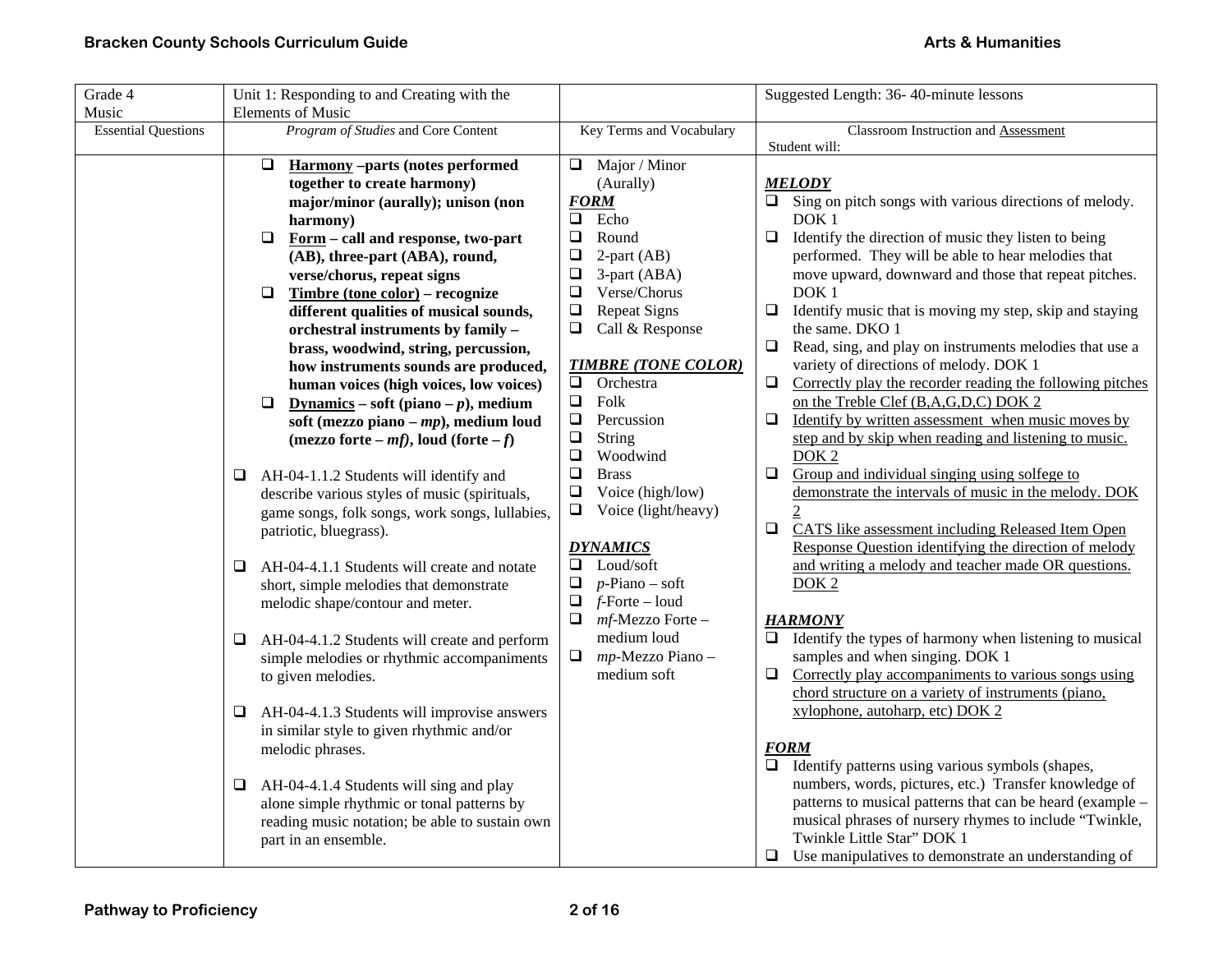| Grade 4                    | Unit 1: Responding to and Creating with the                                                |                          | Suggested Length: 36-40-minute lessons                                                                                                                                                                                                                                                                                                                                                                                                                                                                                                                    |
|----------------------------|--------------------------------------------------------------------------------------------|--------------------------|-----------------------------------------------------------------------------------------------------------------------------------------------------------------------------------------------------------------------------------------------------------------------------------------------------------------------------------------------------------------------------------------------------------------------------------------------------------------------------------------------------------------------------------------------------------|
| Music                      | <b>Elements of Music</b>                                                                   |                          |                                                                                                                                                                                                                                                                                                                                                                                                                                                                                                                                                           |
| <b>Essential Questions</b> | Program of Studies and Core Content                                                        | Key Terms and Vocabulary | Classroom Instruction and Assessment<br>Student will:                                                                                                                                                                                                                                                                                                                                                                                                                                                                                                     |
|                            | AH-04-4.1.5 Students will sing alone and<br>⊔<br>with others a varied repertoire of music. |                          | patterns of listening examples DOK 1<br>Identify various forms of music when singing and<br>$\Box$<br>listening to various musical examples DOK 1<br>Use movement to identify a variety of musical forms<br>⊔<br>(e.g., folk dances with various movements) DOK 1<br>CATS like assessment using Multiple Choice questions<br>$\Box$<br>to identify various musical forms. DOK 2                                                                                                                                                                           |
|                            |                                                                                            |                          | <b>TIMBRE</b> (Tone Color)<br>Recognize and Identify Families of instruments in the<br>$\Box$<br>orchestra by sight and sound DOK 1<br>$\Box$ Play a variety of games to identify instruments by sight<br>DOK <sub>1</sub><br>Recognize and Identify Folk instruments by sight and<br>⊔<br>sound DOK 1<br>Recognize and Identify Keyboard instruments by sight<br>$\Box$<br>and sound DOK 1<br>CATS like assessment including Released Item Open<br>□<br>Response question Contrasting Instrument Families as<br>well as teacher made OR questions. DOK 3 |
|                            |                                                                                            |                          | <b>DYNAMICS</b><br>Play match game that puts together the terminology of<br>dynamics (Italian term, English translation, musical<br>symbol) DOK 1<br>Identify a variety of dynamic levels in music while<br>$\Box$<br>singing and listening to a variety of music samples.<br>DOK <sub>2</sub><br><b>CATS</b> like assessment using Multiple Choice questions<br>❏<br>that identify various dynamic levels through written<br>description and aural musical examples. DOK 2                                                                               |
|                            |                                                                                            |                          | <b>RESPONDING TO MUSIC</b><br>$\Box$ Listen to musical examples that illustrate and reinforce<br>the seven musical elements throughout the year. DOK 1<br>DAILY LOG - Use STILL (Silent Time for Individual<br>❏<br>Listening Logs) as a daily activity. Students will<br>practice silent listening and are expected to think about<br>and make notes on musical selections. $4th$ graders must                                                                                                                                                           |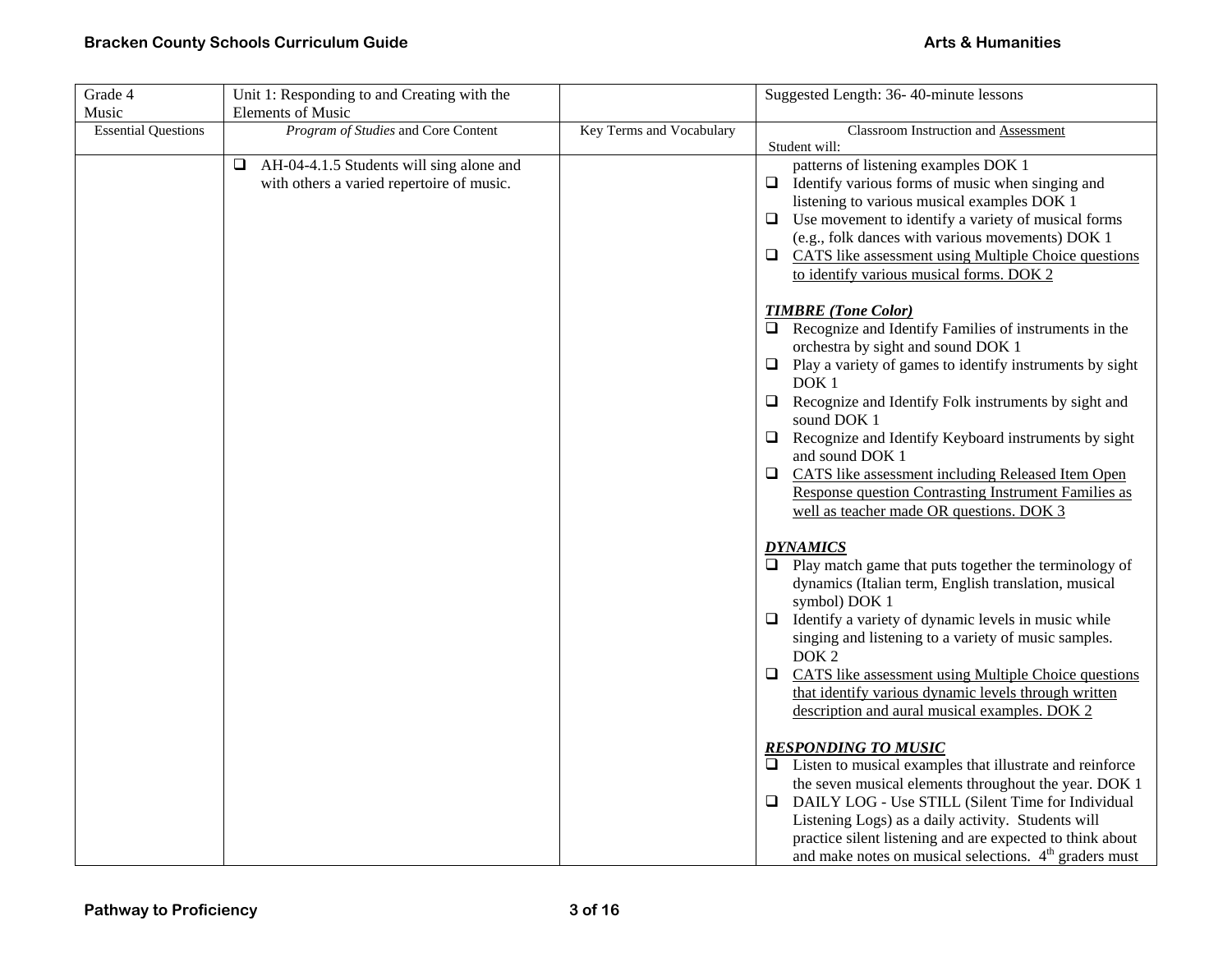| Grade 4                    | Unit 1: Responding to and Creating with the |                          | Suggested Length: 36-40-minute lessons                        |
|----------------------------|---------------------------------------------|--------------------------|---------------------------------------------------------------|
| Music                      | <b>Elements of Music</b>                    |                          |                                                               |
| <b>Essential Questions</b> | Program of Studies and Core Content         | Key Terms and Vocabulary | Classroom Instruction and Assessment                          |
|                            |                                             |                          | Student will:                                                 |
|                            |                                             |                          | write about the music they are listening to. DOK 2            |
|                            |                                             |                          | Musical performances will be given at every grade level.<br>⊔ |
|                            |                                             |                          | $4th$ grade – November. Performance may integrate all         |
|                            |                                             |                          | four art disciplines (music, dance, art, drama)               |
|                            |                                             |                          | Collaboration between classroom and enrichment                |
|                            |                                             |                          | teachers will occur. DOK 2                                    |
|                            |                                             |                          | Recorder Karate $-9$ levels of songs (individual rate of<br>⊔ |
|                            |                                             |                          | performance) performed on recorder that demonstrate an        |
|                            |                                             |                          | understanding of various music elements (Performance          |
|                            |                                             |                          | Rubric) DOK 2                                                 |
|                            |                                             |                          | Identify and discuss the characteristics of a variety of<br>⊔ |
|                            |                                             |                          | styles of music as they are sung and listened to through      |
|                            |                                             |                          | the year. (Bluegrass, spiritual, lullaby, etc.) DOK 2         |
|                            |                                             |                          | Many lessons can be modified and more specific to<br>⊔        |
|                            |                                             |                          | match the new Curriculum "Spotlight on Music"                 |
|                            |                                             |                          | adopted 2005-06 for $4th$ grade                               |

|    | Grade 4<br>Music           | Unit 2: Music in Cultures and Time             |                          | Suggested Length: Embedded into previous 36 40-minute<br>lessons |
|----|----------------------------|------------------------------------------------|--------------------------|------------------------------------------------------------------|
|    |                            |                                                |                          |                                                                  |
|    | <b>Essential Questions</b> | <i>Program of Studies</i> and Core Content     | Key Terms and Vocabulary | <b>Classroom Instruction and Assessment</b><br>Student will:     |
|    |                            | <b>Program of Studies</b>                      |                          |                                                                  |
|    |                            |                                                | <b>NATIVEAMERICAN</b>    |                                                                  |
|    | How do people              | $AH-4-M-5$ Students will use appropriate       | Drum<br>ப                | Sing folk songs from many different cultures of which<br>⊔       |
|    | of various                 | terminology to describe music of diverse       | Rattles<br>ப             | the following is included: Native American, American             |
|    | world cultures             | cultures, periods, and styles.                 | <b>Flutes</b><br>⊔       | Folk and West African. DOK 1                                     |
|    | use music to               | AH-4-M-6 Students will examine effects of<br>⊔ | Simple rhythms<br>⊔      | Perform dances from various cultures and time periods.<br>⊔      |
|    | identify and               | time, place, and personality on music and      |                          | DOK <sub>1</sub>                                                 |
|    | express                    | <i>performance.</i>                            | <b>AMERICAN FOLK</b>     | Listen to compositions of various composers throughout<br>⊔      |
|    | themselves?                | AH-4-M-7 Students will perform music from<br>⊔ | Guitar<br>❏              | time. DOK 1                                                      |
|    |                            | diverse cultures, periods, and styles.         | Banjo<br>u               | Composer of the Month Interactive Bulletin Board –<br>⊔          |
| 2. | Why is there               |                                                | Mandolin                 | Examples of each composer will be imbedded into the              |
|    | such a variety             | <b>Core Content</b>                            | Sting bass<br>⊔          | monthly lesson plans. DOK 1                                      |
|    | of musical                 |                                                | Dulcimer<br>⊔            | Identify instruments of various cultures (use CD-ROM<br>⊔        |
|    | styles                     | AH-04-2.1.1 Students will identify how<br>⊔    | Fiddle (violin)<br>ᆸ     | technology to locate pictures and sound clips of each            |
|    | throughout time            | music has been a part of cultures and          |                          | instrument) DOK 1                                                |
|    | and history?               | periods throughout history. DOK 2              | <b>WEST AFRICAN</b>      | Sing, listen, move to and identify music of a variety of<br>⊔    |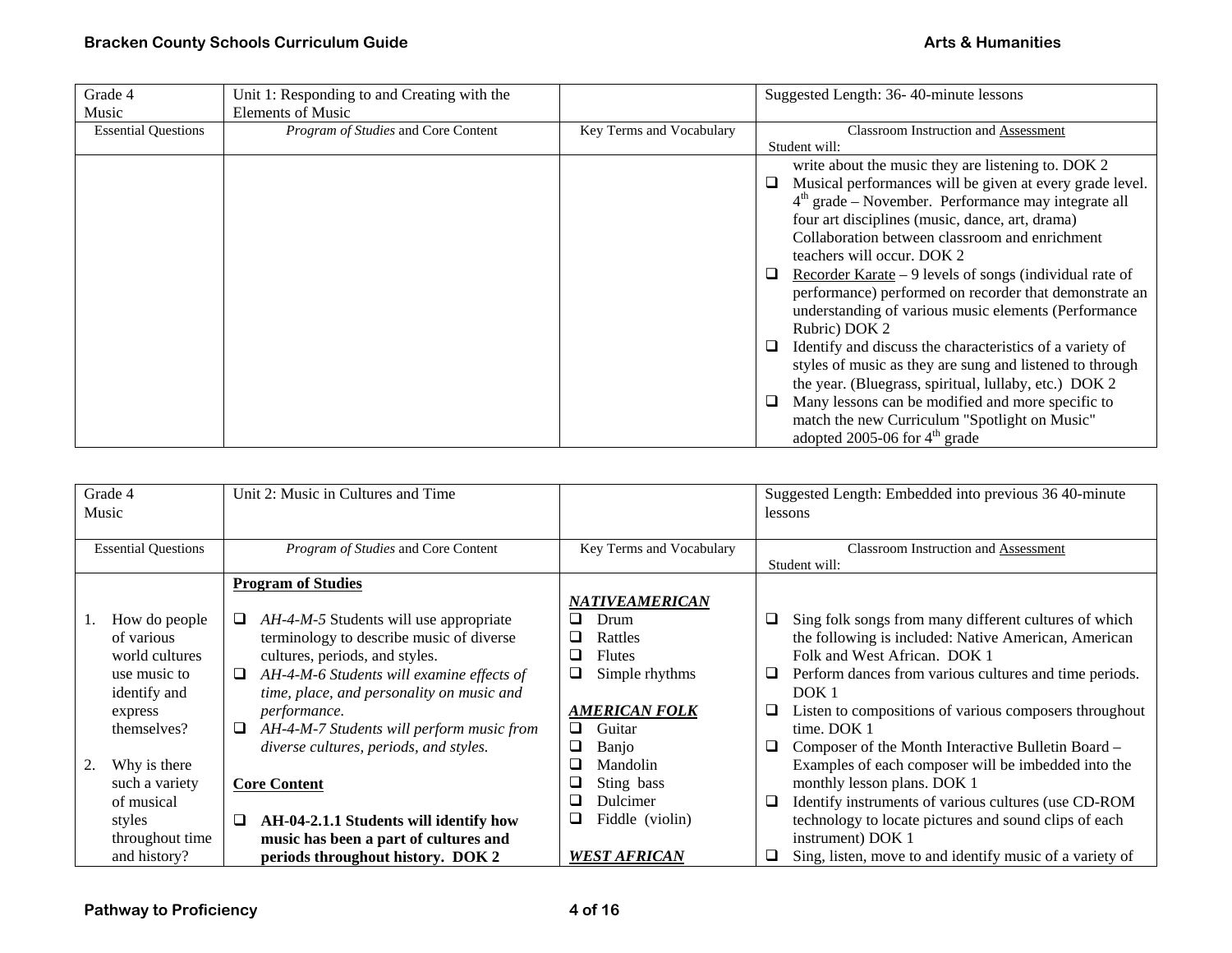| Grade 4<br>Music           | Unit 2: Music in Cultures and Time                                                                                                                                                                                                                                                                                                                                                                                                                                                                                                                                                                                                                                                                                                                                                                                                                                                                                                                                                                                                                                                                                                                                                                                                         |                                                                                                                                                                                                                                                                                                                                  | Suggested Length: Embedded into previous 36 40-minute<br>lessons                                                                                                                                                                                                                                                                                                                                                             |  |
|----------------------------|--------------------------------------------------------------------------------------------------------------------------------------------------------------------------------------------------------------------------------------------------------------------------------------------------------------------------------------------------------------------------------------------------------------------------------------------------------------------------------------------------------------------------------------------------------------------------------------------------------------------------------------------------------------------------------------------------------------------------------------------------------------------------------------------------------------------------------------------------------------------------------------------------------------------------------------------------------------------------------------------------------------------------------------------------------------------------------------------------------------------------------------------------------------------------------------------------------------------------------------------|----------------------------------------------------------------------------------------------------------------------------------------------------------------------------------------------------------------------------------------------------------------------------------------------------------------------------------|------------------------------------------------------------------------------------------------------------------------------------------------------------------------------------------------------------------------------------------------------------------------------------------------------------------------------------------------------------------------------------------------------------------------------|--|
| <b>Essential Questions</b> | Program of Studies and Core Content                                                                                                                                                                                                                                                                                                                                                                                                                                                                                                                                                                                                                                                                                                                                                                                                                                                                                                                                                                                                                                                                                                                                                                                                        | Key Terms and Vocabulary                                                                                                                                                                                                                                                                                                         | Classroom Instruction and Assessment                                                                                                                                                                                                                                                                                                                                                                                         |  |
|                            | <b>Cultures:</b><br>$\Box$<br>❏<br><b>Native American,</b><br><b>Traditional Appalachian</b><br>⊔<br><b>West African</b><br>❏<br>Similarities and differences in the use<br>□<br>of music (e.g., purposes ceremonial)<br>and the use of elements of music<br>among cultures (musical instruments,<br>e.g., Native American - rattle, drums,<br>flutes, Appalachian - dulcimer, fiddle,<br>banjo, guitar, West African - drums,<br>rattles, thumb piano); polyrhythm in<br>West African music not in Native<br>American<br><b>Periods:</b><br>$\Box$<br>Colonial American (e.g., work songs,<br>$\Box$<br>game songs, patriotic, lullaby, folk<br>music)<br>Native American includes period in<br>$\Box$<br><b>North America before European</b><br>settlement<br><b>European influences in American</b><br>$\Box$<br>music, similarities between music in<br>the American colonies and the great<br>cities of Europe (The influence of<br>Europe was very strong in the colonies<br>due to the movement of settlers from<br><b>Europe to America.)</b><br>AH-04-3.1.1 Students will identify how<br>⊔<br>music fulfills variety of purposes. DOK 2<br>Purposes of music (different roles of music)<br>$\Box$ Ceremonial – music created or | Drums<br>❏<br>$\Box$<br><b>Bells</b><br>$\Box$<br><b>Shakers</b><br>Polyrhythm<br>❏<br><b>MUSICAL STYLES</b><br>$\Box$<br><b>Blues</b><br>$\Box$<br>Spirituals<br>$\Box$<br>Game songs<br>$\Box$<br>Folk songs<br>$\Box$<br>Work songs<br>$\Box$<br>Lullabies<br>$\Box$<br>Marches<br>$\Box$<br>Patriotic<br>$\Box$<br>Bluegrass | Student will:<br>styles DOK 2<br>Identify and explain various styles of music as they are<br>□<br>sung or listened to throughout the year. DOK 2<br>Identify and explain purposes of music as songs are<br>⊔<br>sung and listened to throughout the year. DOK 2<br>Many lessons can be modified and more specific to<br>$\Box$<br>match the new Curriculum "Spotlight on Music"<br>adopted 2005-06 for 4 <sup>th</sup> grade |  |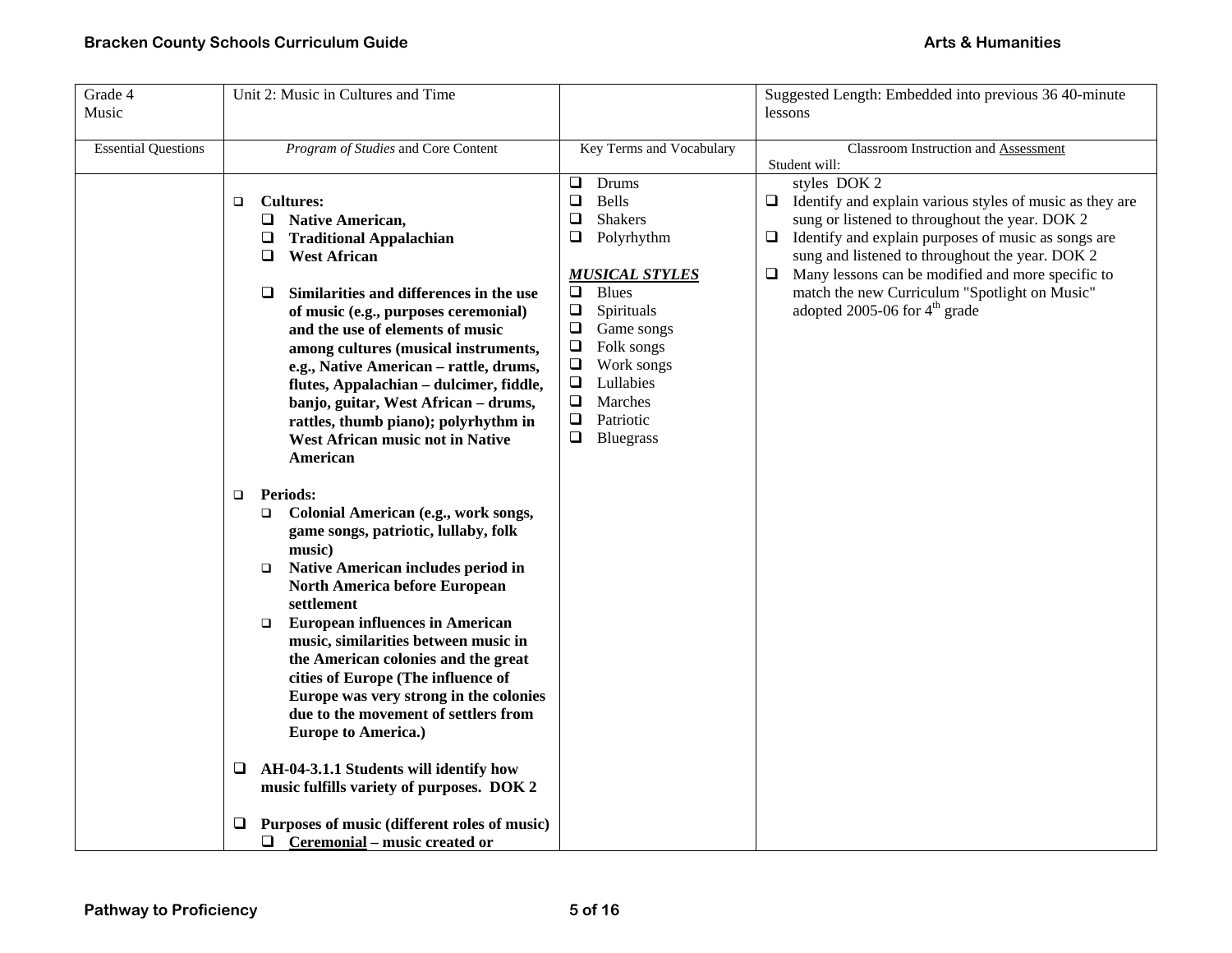| Grade 4<br>Music           | Unit 2: Music in Cultures and Time                                                                                                                                                                                                                                                                                                                                                                                                                                                                                   |                          | Suggested Length: Embedded into previous 36 40-minute<br>lessons |
|----------------------------|----------------------------------------------------------------------------------------------------------------------------------------------------------------------------------------------------------------------------------------------------------------------------------------------------------------------------------------------------------------------------------------------------------------------------------------------------------------------------------------------------------------------|--------------------------|------------------------------------------------------------------|
| <b>Essential Questions</b> | Program of Studies and Core Content                                                                                                                                                                                                                                                                                                                                                                                                                                                                                  | Key Terms and Vocabulary | <b>Classroom Instruction and Assessment</b><br>Student will:     |
|                            | performed for rituals or celebrations,<br>(e.g., patriotic music, music for<br>worship)<br><b>Recreational</b> – music for entertainment<br>(e.g., music for play such as game<br>songs, music for dances and social<br>events, music for physical activities,<br>music as a hobby)<br><b>Artistic Expression – music created</b><br>⊔<br>with the intent to express or<br>communicate one's emotions, feelings,<br>ideas, experience (e.g., music created<br>and performed in a concert setting for<br>an audience) |                          |                                                                  |

| Grade 4<br>Dance                                                                                                                         | Unit 3: Creating and Performing Dance using<br>Dance Elements                                                                                                                                                                                                                                                                                                                                                                                                                                                                                               |                                                                                                                                                                                                                                                                             | Suggested Length: Embedded into Music and PE classes                                                                                                                                                                                                                                                                                                                                                                                                                                                                                                 |
|------------------------------------------------------------------------------------------------------------------------------------------|-------------------------------------------------------------------------------------------------------------------------------------------------------------------------------------------------------------------------------------------------------------------------------------------------------------------------------------------------------------------------------------------------------------------------------------------------------------------------------------------------------------------------------------------------------------|-----------------------------------------------------------------------------------------------------------------------------------------------------------------------------------------------------------------------------------------------------------------------------|------------------------------------------------------------------------------------------------------------------------------------------------------------------------------------------------------------------------------------------------------------------------------------------------------------------------------------------------------------------------------------------------------------------------------------------------------------------------------------------------------------------------------------------------------|
| <b>Essential Questions</b>                                                                                                               | Program of Studies and Core Content                                                                                                                                                                                                                                                                                                                                                                                                                                                                                                                         | Key Terms and Vocabulary                                                                                                                                                                                                                                                    | Classroom Instruction and Assessment<br>Student will:                                                                                                                                                                                                                                                                                                                                                                                                                                                                                                |
| How do I use<br>dance to<br>express my<br>ideas and<br>feelings?<br>How do people<br>move?<br>How are<br>3.<br>movements<br>organized to | <b>Program of Studies</b><br>AH-4-DA-1 Demonstrate the ability to<br>u<br>perform a dance alone, with a partner, and in<br>a small group using the three elements of<br>movement (space, time, force)<br>AH-4-DA-2 Demonstrate the ability to<br>⊔<br>recognize the relationship between the<br>elements of dance and the expressive qualities<br>of movements (e.g., ideas, emotions).<br>AH-4-DA-3 Describe elements of dance and<br>⊔<br>explain how dance differs from other physical<br><i>movements.</i><br>AH-4-DA-4 Create a movement sequence<br>⊔ | <b>SPACE</b><br>General/Personal<br>ப<br>⊔<br>Level<br>(high/middle/low)<br>Pathways (Straight/<br>⊔<br>Curved/Zigzag)<br>Direction (Forward,<br>$\Box$<br>Backward, Sideways,<br>Diagonal, Up, Down)<br>Shape (Wide, narrow,<br>⊔<br>twisted, open, closed)<br><b>TIME</b> | Core Lessons taught in PE<br>Discussion, demonstration and modeling of the elements<br>❏<br>of dance DOK 1<br>Individual & group dance using AB & ABA patterns<br>□<br>incorporating locomotor and nonlocomotor movements<br>and using the three elements of dance. DOK 2<br>Tell a story using dance to demonstrate understanding of<br>⊔<br>beginning, middle, & end (collaborate with Language<br>Arts) DOK 2<br>Collaboration of music and PE – perform folk, square<br>⊔<br>and social dance DOK 1<br><b>Reinforced Lessons taught in MUSIC</b> |
| create patterns                                                                                                                          | using the elements of dance.                                                                                                                                                                                                                                                                                                                                                                                                                                                                                                                                | ⊔<br>Tempo                                                                                                                                                                                                                                                                  | Move in a variety of ways to steady beat in music DOK                                                                                                                                                                                                                                                                                                                                                                                                                                                                                                |
| of dance?                                                                                                                                | AH-4-DA-5 Explore simple dances with a<br>⊔<br>beginning, middle, and end using a<br>combination of locomotor (walk, run, hop,                                                                                                                                                                                                                                                                                                                                                                                                                              | <b>FORCE</b><br>Weight (heavy/light)                                                                                                                                                                                                                                        | Connect locomotor movements to matching rhythm<br>⊔<br>patterns (e.g., skip to uneven rhythm, jog or walk to                                                                                                                                                                                                                                                                                                                                                                                                                                         |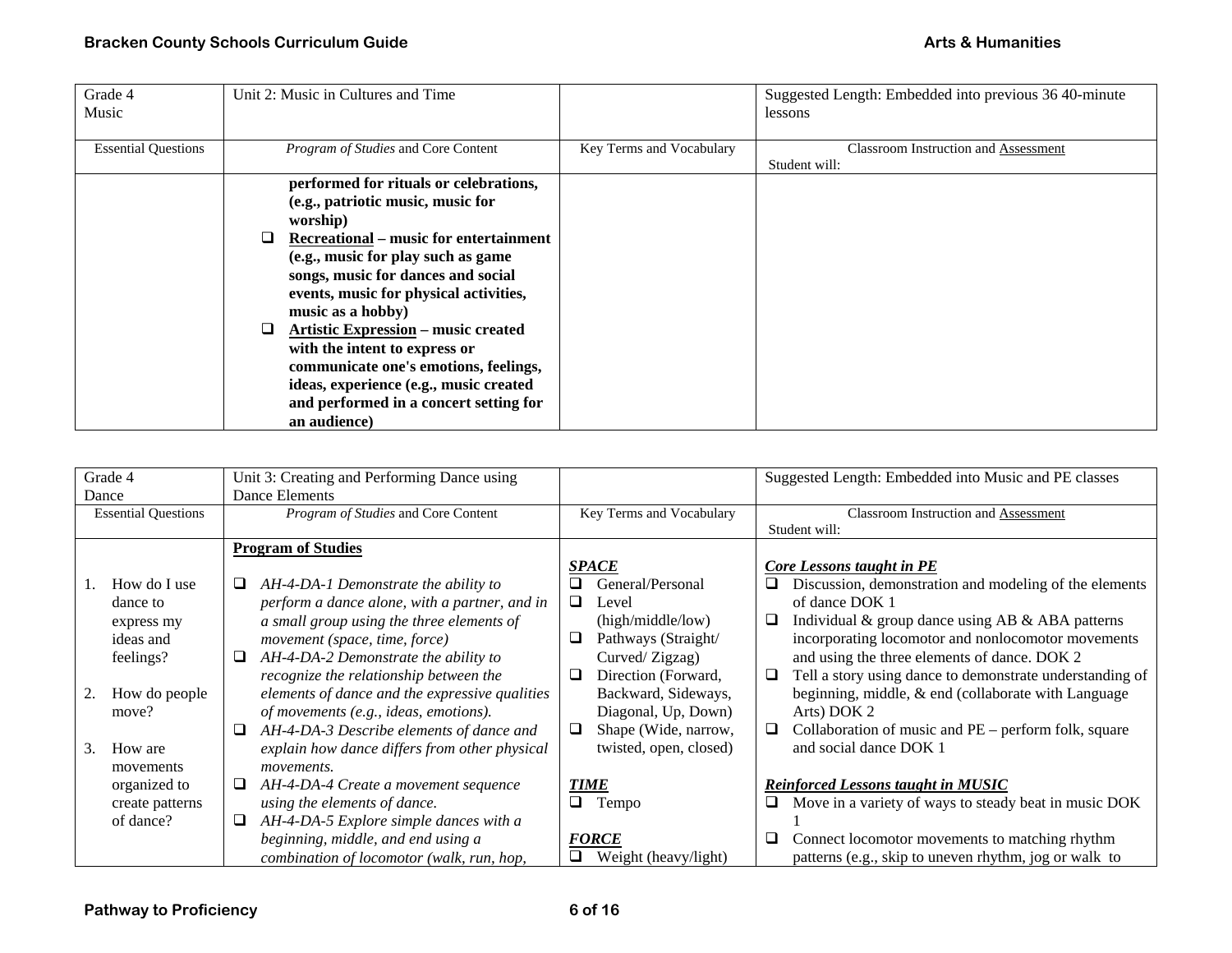| Grade 4                    | Unit 3: Creating and Performing Dance using                                             |                                                          | Suggested Length: Embedded into Music and PE classes                                                        |
|----------------------------|-----------------------------------------------------------------------------------------|----------------------------------------------------------|-------------------------------------------------------------------------------------------------------------|
| Dance                      | <b>Dance Elements</b>                                                                   |                                                          |                                                                                                             |
| <b>Essential Questions</b> | Program of Studies and Core Content                                                     | Key Terms and Vocabulary                                 | Classroom Instruction and Assessment                                                                        |
|                            |                                                                                         |                                                          | Student will:                                                                                               |
|                            | jump, leap, skip, slide, gallop) and                                                    | energy (sharp/smooth)                                    | steady beat) DOK 1                                                                                          |
|                            | nonlocomotor (e.g., bend, stretch, twist,                                               | flow (bound/flowing)                                     | $\Box$ Move throughout the classroom observing and<br>recognizing the use of personal and group space DOK 1 |
|                            | swing) movements.<br>AH-4-DA-6 Create movement sequences that<br>❏                      | $\Box$ Locomotor (walk, run,<br>gallop, leap, hop, jump, | Moving in a variety of ways to various tempos (slow,<br>$\Box$                                              |
|                            | include repetition and variety using different                                          | skip, slide)                                             | medium, fast) DOK 1                                                                                         |
|                            | locomotor and nonlocomotor movements                                                    | Nonlocomotor (bend,<br>❏                                 | While listening to music, move throughout the<br>$\Box$                                                     |
|                            |                                                                                         | stretch, twist, swing                                    | classroom observing specific verbal directions about                                                        |
|                            | <b>Core Content</b>                                                                     | AB form<br>❏                                             | levels, direction, shape and pathway DOK 1                                                                  |
|                            |                                                                                         | ABA form<br>❏                                            | Many lessons can be modified and more specific to<br>⊔                                                      |
|                            | Q<br>AH-04-1.2.1 Students will identify or                                              |                                                          | match the new Curriculum "Spotlight on Music"                                                               |
|                            | describe elements of dance in a variety of                                              |                                                          | adopted 2005-06 for $4th$ grade                                                                             |
|                            | dances. DOK 2                                                                           |                                                          |                                                                                                             |
|                            |                                                                                         |                                                          |                                                                                                             |
|                            | <b>Elements of Dance:</b><br>❏                                                          |                                                          |                                                                                                             |
|                            | Space – direction of dance movements<br>$\Box$                                          |                                                          |                                                                                                             |
|                            | (forward, backward, right, left, up,                                                    |                                                          |                                                                                                             |
|                            | down), pathway (straight, curved,                                                       |                                                          |                                                                                                             |
|                            | zigzag) levels (high, middle, low) shape                                                |                                                          |                                                                                                             |
|                            | (individual and group shapes)                                                           |                                                          |                                                                                                             |
|                            | Time $tempo$ – dance movements that<br>$\Box$<br>follow a steady beat or move faster or |                                                          |                                                                                                             |
|                            | slower                                                                                  |                                                          |                                                                                                             |
|                            | Force – dance movements that use<br>$\Box$                                              |                                                          |                                                                                                             |
|                            | more or less energy (e.g., energy -                                                     |                                                          |                                                                                                             |
|                            | sharp/smooth, weight - heavy/light,                                                     |                                                          |                                                                                                             |
|                            | flow - free/bound)                                                                      |                                                          |                                                                                                             |
|                            | Dance Form - call and response, AB, ABA,<br>$\Box$                                      |                                                          |                                                                                                             |
|                            | choreography                                                                            |                                                          |                                                                                                             |
|                            |                                                                                         |                                                          |                                                                                                             |
|                            | AH-04-1.2.2 Students will describe how<br>❏                                             |                                                          |                                                                                                             |
|                            | dance uses space, time, force, and various                                              |                                                          |                                                                                                             |
|                            | locomotor and nonlocomotor movements to                                                 |                                                          |                                                                                                             |
|                            | communicate ideas, thoughts, and feelings.                                              |                                                          |                                                                                                             |
|                            | DOK <sub>2</sub>                                                                        |                                                          |                                                                                                             |
|                            | AH-04-4.2.1 Students will create patterns of<br>❏                                       |                                                          |                                                                                                             |
|                            | movement incorporating the elements of                                                  |                                                          |                                                                                                             |
|                            | dance (space, time and force).                                                          |                                                          |                                                                                                             |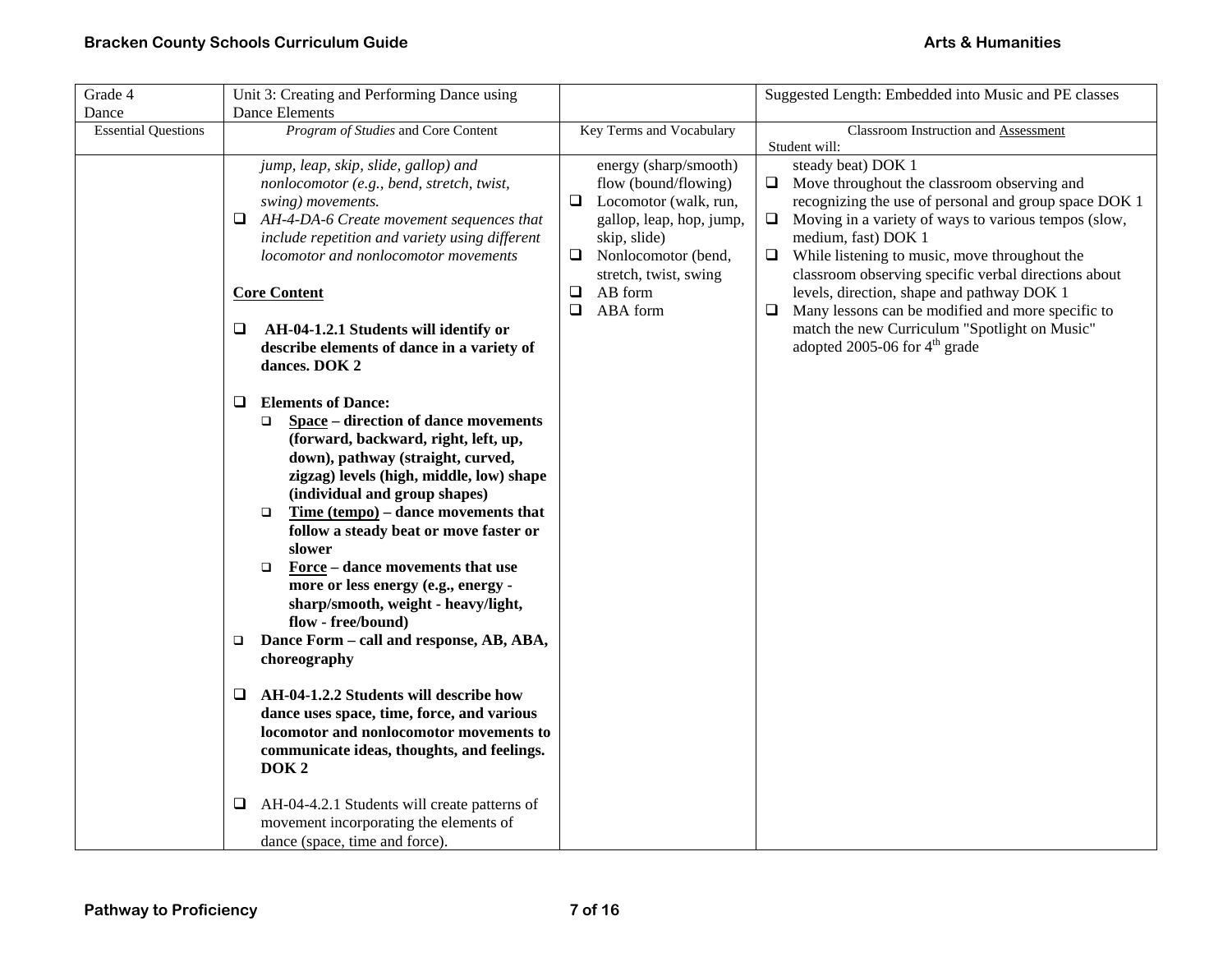| Grade 4                    | Unit 3: Creating and Performing Dance using                                               |                          | Suggested Length: Embedded into Music and PE classes |
|----------------------------|-------------------------------------------------------------------------------------------|--------------------------|------------------------------------------------------|
| Dance                      | Dance Elements                                                                            |                          |                                                      |
| <b>Essential Questions</b> | <i>Program of Studies</i> and Core Content                                                | Key Terms and Vocabulary | Classroom Instruction and Assessment                 |
|                            |                                                                                           |                          | Student will:                                        |
|                            | AH-04-4.2.2 Students will create a movement<br>sequence with a beginning, middle and end. |                          |                                                      |
|                            | AH-04-4.2.3 Students will perform traditional                                             |                          |                                                      |
|                            | folk dances, square dances, and ethnic dances                                             |                          |                                                      |
|                            | (Native American, West African/African-                                                   |                          |                                                      |
|                            | American, Early American and folk).                                                       |                          |                                                      |

| Grade 4<br>Dance                                                                                                                                  | Unit 4: Historical and Cultural Context                                                                                                                                                                                                                                                                                                                                                                                                                                                                                                                                                                                                                                                                                                                                                                                                                                            |                                                                                                                                                                                                                           | <b>Suggested Length:</b>                                                                                                                                                                                                                                                                                                                                                                                                                                                                                                                                                                                                                                                                                                                                                                                                                                                                                                                                                                                                                                                                                                              |
|---------------------------------------------------------------------------------------------------------------------------------------------------|------------------------------------------------------------------------------------------------------------------------------------------------------------------------------------------------------------------------------------------------------------------------------------------------------------------------------------------------------------------------------------------------------------------------------------------------------------------------------------------------------------------------------------------------------------------------------------------------------------------------------------------------------------------------------------------------------------------------------------------------------------------------------------------------------------------------------------------------------------------------------------|---------------------------------------------------------------------------------------------------------------------------------------------------------------------------------------------------------------------------|---------------------------------------------------------------------------------------------------------------------------------------------------------------------------------------------------------------------------------------------------------------------------------------------------------------------------------------------------------------------------------------------------------------------------------------------------------------------------------------------------------------------------------------------------------------------------------------------------------------------------------------------------------------------------------------------------------------------------------------------------------------------------------------------------------------------------------------------------------------------------------------------------------------------------------------------------------------------------------------------------------------------------------------------------------------------------------------------------------------------------------------|
| <b>Essential Questions</b>                                                                                                                        | Program of Studies and Core Content                                                                                                                                                                                                                                                                                                                                                                                                                                                                                                                                                                                                                                                                                                                                                                                                                                                | Key Terms and Vocabulary                                                                                                                                                                                                  | Classroom Instruction and Assessment<br>Student will:                                                                                                                                                                                                                                                                                                                                                                                                                                                                                                                                                                                                                                                                                                                                                                                                                                                                                                                                                                                                                                                                                 |
| How does<br>dance reflect<br>cultures,<br>periods, and<br>styles?<br>What are the<br>2.<br>purposes of<br>dance?<br>Why do people<br>3.<br>dance? | <b>Program of Studies</b><br>AH-4-DA-7 Participate in dance activities by<br>Q.<br>performing traditional folk dances, square<br>dances, and ethnic dances (e.g., Native<br>American, African-American)<br>AH-4-DA-8 Discuss elements of dance<br>❏<br>performances seen in various media (e.g.,<br>theatre, film, television).<br>AH-4-DA-9Observe performances of<br>classmates and professional dancers<br>AH-4-DA-10 Recognize the value of work<br>performed by others.<br>AH-4-DA-11 Recognize that dance is a way of<br>$\Box$<br>expressing the culture and history of a<br>particular group of people.<br>AH-4-DA-12 Recognize the three purposes of<br>dance (ceremonial, recreational, artistic) in<br>society.<br>AH-4-DA-13 Identify specific cultures,<br>⊔<br>purposes, and styles of dances.<br><b>Core Content</b><br>AH-04-2.2.1 Students will identify how<br>u | Ceremonial/Ritual<br>$\Box$<br>Recreational/Social<br>❏<br>❏<br>Artistic<br>Native American<br>u<br>$\Box$<br>African<br>$\Box$<br>Appalachian<br>$\Box$<br>Folk dance<br>$\Box$<br>Play party games<br>Square dance<br>❏ | Core Lesson will be taught in Music<br>Identify the elements of dance as it relates to dances<br>$\Box$<br>studied throughout the year DOK 1<br>Identify and Perform a variety of dances throughout the<br>□<br>year as they relates to music from cultures that include<br>the Native American, African-American, West African,<br>and Colonial American cultures. DOK 1<br>In addition to the dances of cultures within the core<br>□<br>content, dances from other parts of the world will also<br>be studied and performed. (e.g., Jewish, Chinese, Latin<br>America) Comparing them to the cultures studied DOK<br>Identify the kinds of movements performed in the<br>❏<br>dances studied. DOK 2<br>As dances are studied throughout the year, their<br>⊔<br>purposes will be explained and discussed. DOK 1<br>Many lessons can be modified and more specific to<br>□<br>match the new Curriculum "Spotlight on Music"<br>adopted 2005-06 for $4th$ grade<br>Reinforced Lessons will be taught in PE<br>Recognize the three purposes of dance through<br>participation in various forms including aerobic dance,<br>etc. DOK 1 |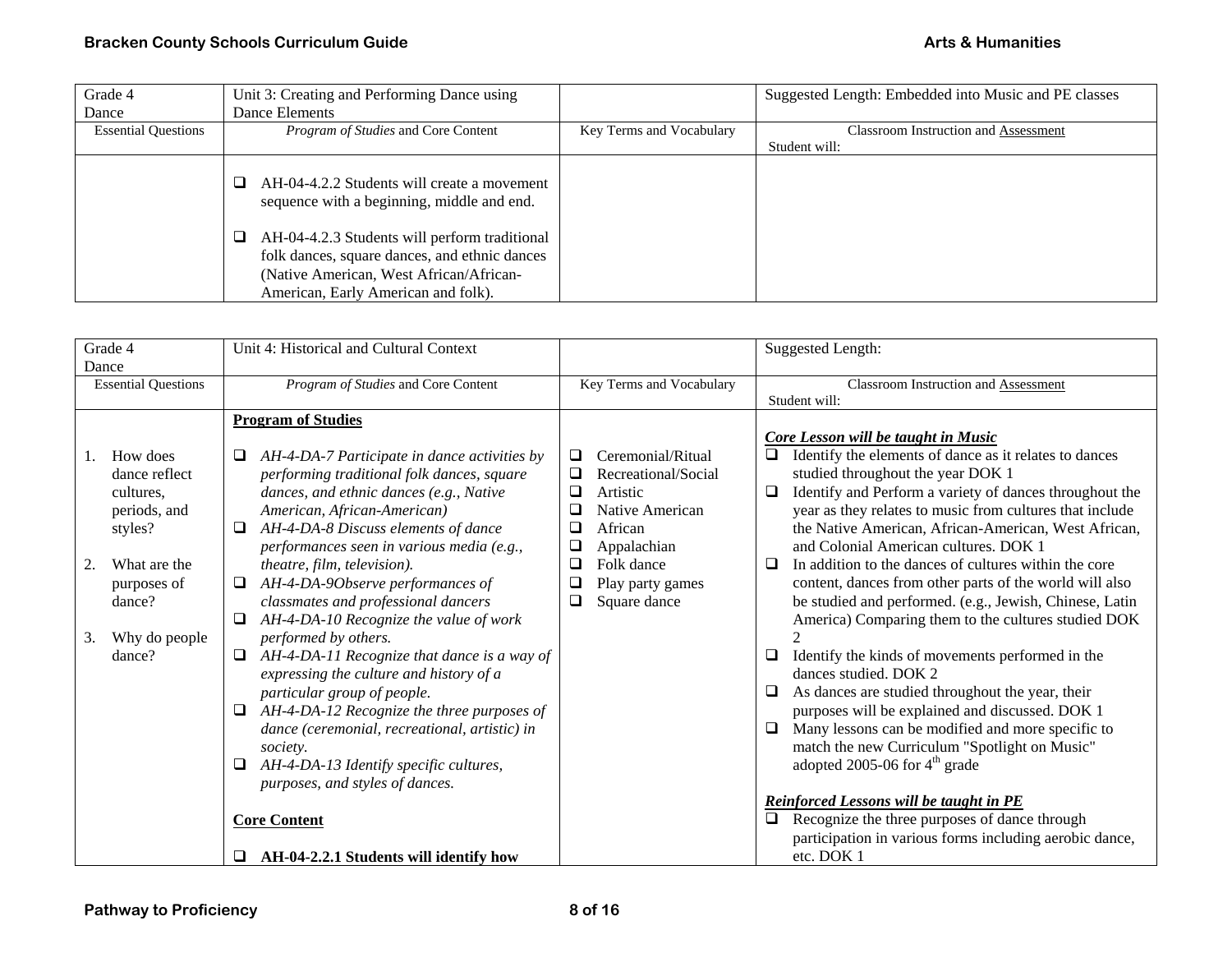| Grade 4                    | Unit 4: Historical and Cultural Context                                                                                                                                                                                                                                                                                                                                                                                                                             |                          | <b>Suggested Length:</b>                                                              |
|----------------------------|---------------------------------------------------------------------------------------------------------------------------------------------------------------------------------------------------------------------------------------------------------------------------------------------------------------------------------------------------------------------------------------------------------------------------------------------------------------------|--------------------------|---------------------------------------------------------------------------------------|
| Dance                      |                                                                                                                                                                                                                                                                                                                                                                                                                                                                     |                          |                                                                                       |
| <b>Essential Questions</b> | Program of Studies and Core Content                                                                                                                                                                                                                                                                                                                                                                                                                                 | Key Terms and Vocabulary | <b>Classroom Instruction and Assessment</b><br>Student will:                          |
|                            | dance has been a part of cultures and<br>periods throughout history. DOK 2                                                                                                                                                                                                                                                                                                                                                                                          |                          | $\Box$<br>Collaboration with music: folk, square and social dance<br>DOK <sub>1</sub> |
|                            | <b>Cultures:</b><br>□<br><b>Native American,</b><br>Q.<br>$\Box$ Traditional Appalachian<br><b>West African</b><br>$\Box$                                                                                                                                                                                                                                                                                                                                           |                          |                                                                                       |
|                            | Similarities and differences in the use<br>□<br>of dance (e.g., purposes: harvest and<br>hunting dances in Native American<br>and West African cultures) and the use<br>of elements of dance among cultures                                                                                                                                                                                                                                                         |                          |                                                                                       |
|                            | <b>Periods:</b><br>$\Box$<br><b>Colonial American (European</b><br>о<br>influences on American dance, e.g.,<br>social dances, square dancing, folk<br>dances)<br>Native American includes period in<br>$\Box$<br>North America before European<br>settlement                                                                                                                                                                                                        |                          |                                                                                       |
|                            | AH-04-3.2.1 Students will identify how<br>⊔<br>music fulfills variety of purposes. DOK 2                                                                                                                                                                                                                                                                                                                                                                            |                          |                                                                                       |
|                            | Purposes of music: (different roles of<br>⊔<br>music)<br>$\Box$ Ceremonial – dances created or<br>performed for rituals or celebrations,<br>(e.g., dances of Native Americans and<br>West Africans to celebrate life events<br>such as harvest, ritual dances<br>associated with worship)<br>$\Box$<br><b>Recreational</b> – dancing for<br>entertainment, to support recreational<br>activities (e.g., ballroom, line dancing,<br>aerobic dance, dance as a hobby) |                          |                                                                                       |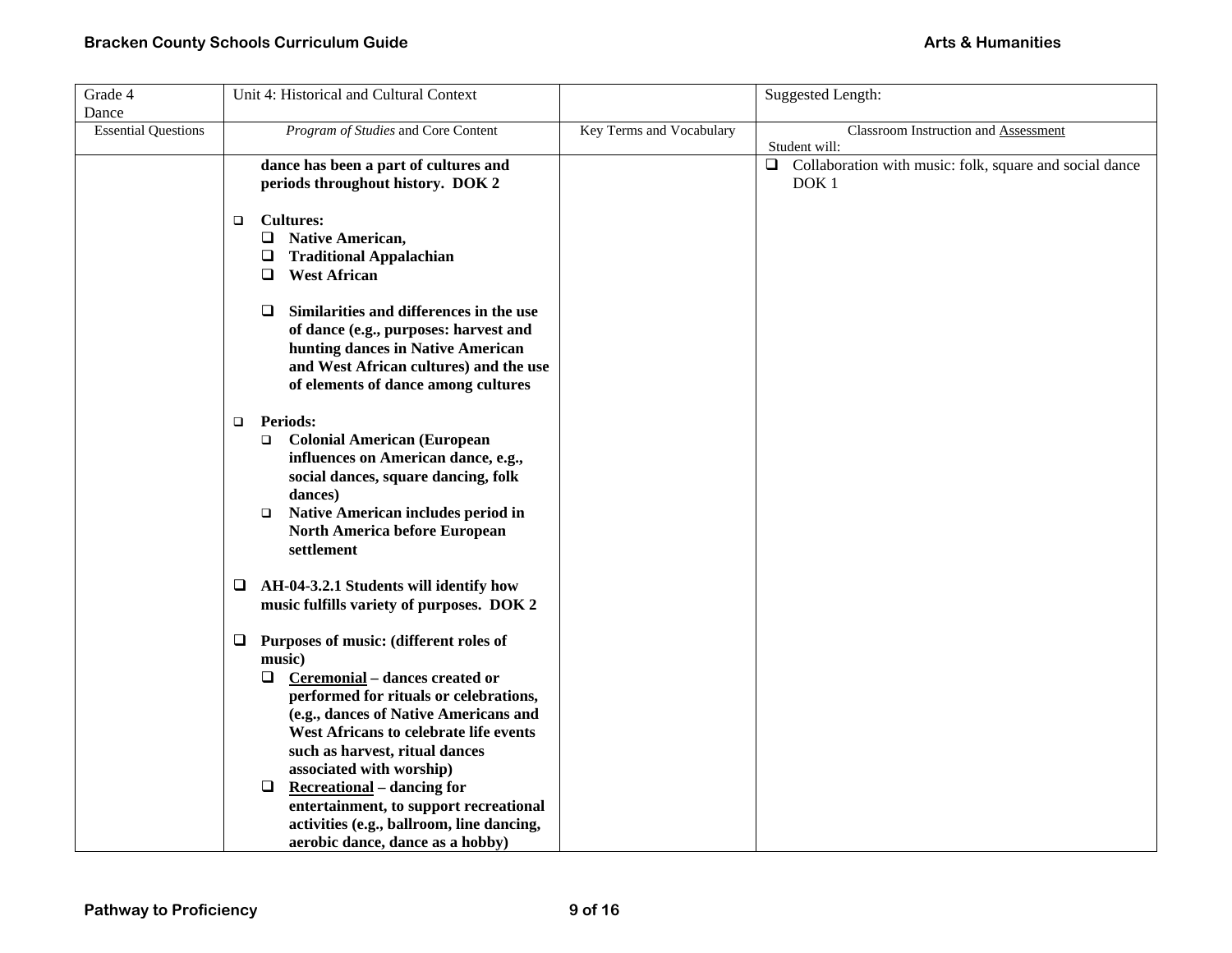| Grade 4                    | Unit 4: Historical and Cultural Context            |                          | Suggested Length:                           |
|----------------------------|----------------------------------------------------|--------------------------|---------------------------------------------|
| Dance                      |                                                    |                          |                                             |
| <b>Essential Questions</b> | Program of Studies and Core Content                | Key Terms and Vocabulary | <b>Classroom Instruction and Assessment</b> |
|                            |                                                    |                          | Student will:                               |
|                            | <b>Artistic Expression – dance created</b><br>⊔    |                          |                                             |
|                            | with the intent to express or                      |                          |                                             |
|                            | communicate one's emotions, feelings,              |                          |                                             |
|                            | ideas, experience (e.g., ballet, tap               |                          |                                             |
|                            | dance, modern dance, dance created                 |                          |                                             |
|                            | and performed in a concert and/or                  |                          |                                             |
|                            | theatrical setting for an audience)                |                          |                                             |
|                            |                                                    |                          |                                             |
|                            | AH-04-4.2.3 Students will perform traditional<br>❏ |                          |                                             |
|                            | folk dances, square dances, and ethnic dances      |                          |                                             |
|                            | (Native American, West African/African-            |                          |                                             |
|                            | American, Early American and folk)                 |                          |                                             |

| Grade 4 |                            |        |                                                  |                             |        |                                                          |
|---------|----------------------------|--------|--------------------------------------------------|-----------------------------|--------|----------------------------------------------------------|
|         |                            |        | Unit 5: Drama                                    |                             |        | Suggested Length: Embedded into Art classes              |
| Drama   |                            |        |                                                  |                             |        |                                                          |
|         | <b>Essential Questions</b> |        | Program of Studies and Core Content              | Key Terms and Vocabulary    |        | Classroom Instruction and Assessment                     |
|         |                            |        |                                                  |                             |        | Student will:                                            |
|         |                            |        | <b>Program of Studies</b>                        |                             |        |                                                          |
|         |                            |        |                                                  | <b>Elements of Drama</b>    |        | Core Lessons taught in ART                               |
|         | What skills do             |        | AH-4-Dr-1 Students will use appropriate          | $\Box$ Literary Elements    | ◻      | Discussion of elements of drama DOK 1                    |
|         | actors need to             |        | terminology to discuss elements of drama         | $\Box$ Storyline            | $\Box$ | Students will play drama games identifying and playing   |
|         | be convincing              |        | such as plot, character, visuals (e.g., scenery, | $\Box$ Plot                 |        | at improvisation, role playing, mimicry & other forms of |
|         | of their roles in          |        | costumes, props, make-up), and acting (e.g.,     | $\Box$ Character            |        | creative dramatics DOK 3                                 |
|         | a theatrical               |        | voice, expression, diction, projection).         | $\Box$ Story                | $\Box$ | Students will create various props and artwork to        |
|         | performance?               | ❏      | AH-4-Dr-2 Students will create simple            | $\Box$ Beginning            |        | accompany a variety of dramatic classroom productions    |
|         |                            |        | dramatic works using the elements of drama.      | $\Box$ Middle               |        | DOK <sub>3</sub>                                         |
| 2.      | What skills do a           | $\Box$ | AH-4-Dr-3 Students will demonstrate through      | $\Box$ End                  | $\Box$ | Students will read and stage simple classroom            |
|         | variety of                 |        | performance various types of drama (e.g.,        | $\Box$ Dialogue             |        | productions DOK 3                                        |
|         | people need to             |        | improvisation, mimicry, pantomime, role          | $\Box$ Monologue            | $\Box$ | Students will demonstrate vocal expression, diction and  |
|         | assist an actor?           |        | playing, storytelling).                          | $\Box$ Conflict             |        | projection in their classroom productions DOK 3          |
|         |                            | $\Box$ | AH-4-Dr-4 Students will describe how             | $\Box$ Technical elements   |        |                                                          |
| 3.      | What kinds of              |        | dramatic works reflect specific cultures,        | $\Box$ Scenery (set)        |        | <b>Reinforced Lessons taught in GRADE LEVEL CLASSES</b>  |
|         | productions are            |        | periods, and styles.                             | $\Box$ Costumes             | ❏      | Literary elements discussed in Language Arts class       |
|         | presented in the           |        | AH-4-Dr-5 Students will compare and              | $\Box$ Props                |        | DOK <sub>1</sub>                                         |
|         | cultures around            |        | contrast dramatic works from diverse             | $\Box$ Sound/music          | $\Box$ | Dramatic productions will be attended by every grade 1   |
|         | the world?                 |        | cultures, periods, and styles.                   | $\Box$ Make-up              |        | level. Following every performance, all students will    |
|         |                            |        |                                                  | $\Box$ Performance Elements |        | complete a follow-up assessment about the dramatic       |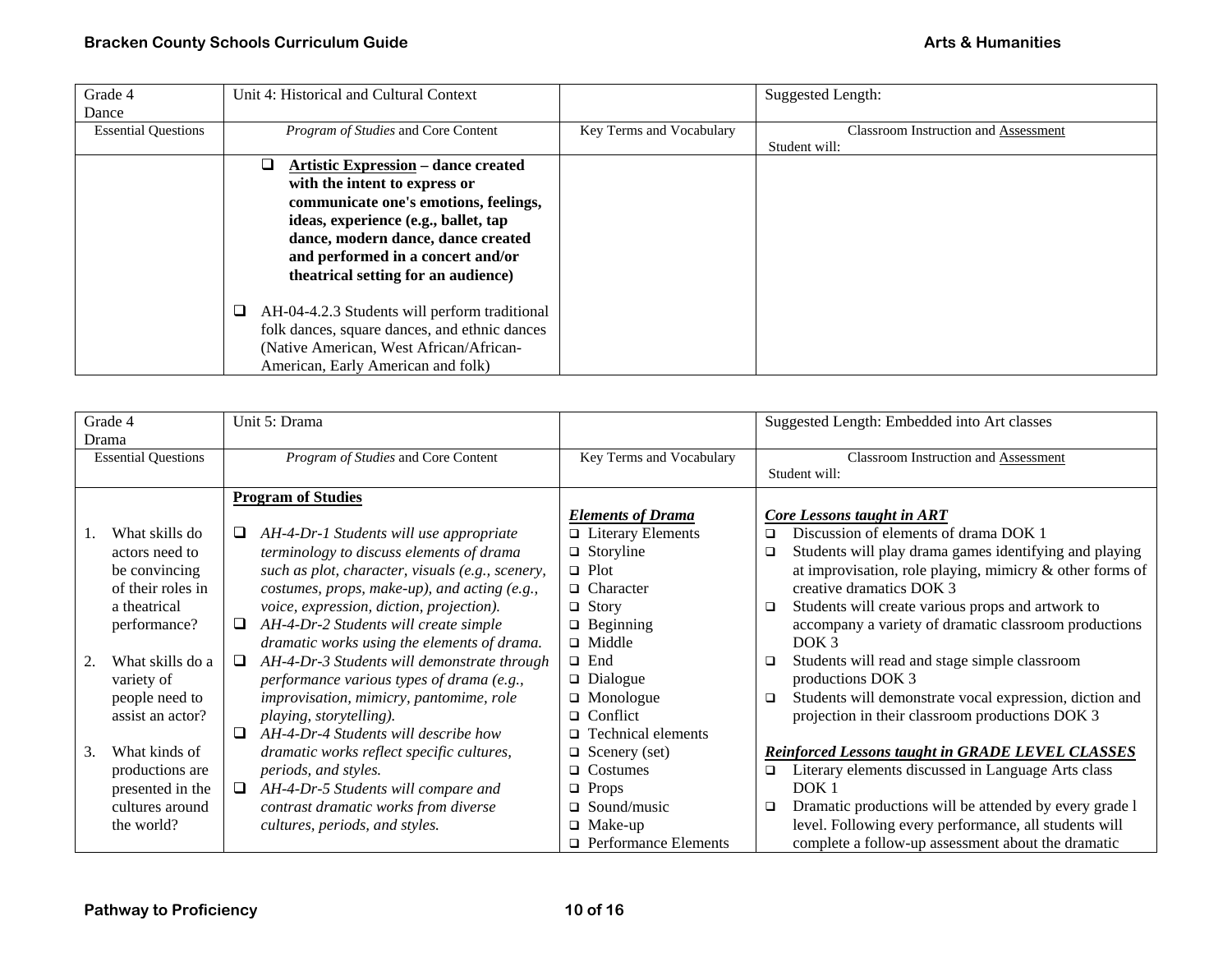| Grade 4<br>Drama           | Unit 5: Drama                                                                                                                                                                                                                                                                                                                                                                                                                                                                                                                                                                                                                                                                                                                                                                                                                                                                                                                                                                                                                                                                                                                                                                                              |                                                                                                                                                                                                                                                                                                                                                                                                                                                         | Suggested Length: Embedded into Art classes                                                                                                                                                                                                                                                                                                 |
|----------------------------|------------------------------------------------------------------------------------------------------------------------------------------------------------------------------------------------------------------------------------------------------------------------------------------------------------------------------------------------------------------------------------------------------------------------------------------------------------------------------------------------------------------------------------------------------------------------------------------------------------------------------------------------------------------------------------------------------------------------------------------------------------------------------------------------------------------------------------------------------------------------------------------------------------------------------------------------------------------------------------------------------------------------------------------------------------------------------------------------------------------------------------------------------------------------------------------------------------|---------------------------------------------------------------------------------------------------------------------------------------------------------------------------------------------------------------------------------------------------------------------------------------------------------------------------------------------------------------------------------------------------------------------------------------------------------|---------------------------------------------------------------------------------------------------------------------------------------------------------------------------------------------------------------------------------------------------------------------------------------------------------------------------------------------|
| <b>Essential Questions</b> | Program of Studies and Core Content                                                                                                                                                                                                                                                                                                                                                                                                                                                                                                                                                                                                                                                                                                                                                                                                                                                                                                                                                                                                                                                                                                                                                                        | Key Terms and Vocabulary                                                                                                                                                                                                                                                                                                                                                                                                                                | <b>Classroom Instruction and Assessment</b><br>Student will:                                                                                                                                                                                                                                                                                |
|                            | <b>Core Content</b>                                                                                                                                                                                                                                                                                                                                                                                                                                                                                                                                                                                                                                                                                                                                                                                                                                                                                                                                                                                                                                                                                                                                                                                        | $\Box$ Acting                                                                                                                                                                                                                                                                                                                                                                                                                                           | production they attended DOK 3                                                                                                                                                                                                                                                                                                              |
|                            | AH-04-1.3.1 Students will identify or<br>⊔<br>describe elements of drama in dramatic<br>works. DOK 2<br><b>Elements of drama:</b><br>Q<br><b>Literary elements – Script, Story line</b><br>$\Box$<br>(plot), Character, Story organization<br>(beginning, middle, end), Setting,<br>Dialogue, Monologue, Conflict<br>Technical elements - scenery (set),<br>$\Box$<br><b>Costumes, Props, Sound and Music,</b><br>Make-up<br><b>Performance elements:</b><br>$\Box$<br>$\Box$ Acting (how speaking, moving help<br>to create characters)<br>$\Box$ Speaking – vocal expression,<br>projection, speaking style, diction<br>$\Box$ Nonverbal expression – gestures,<br>facial expression, movement<br>AH-04-1.3.2 Students will identify, describe<br>⊔<br>or explain relationships among characters and<br>settings as related to a script, a scenario, or<br>classroom dramatization<br>AH-04-1.3.3 Students will identify and<br>⊔<br>describe a variety of creative dramatics<br>(improvisation, mimicry, pantomime, role<br>playing and storytelling).<br>AH-04-2.3.1 Students will identify how<br>⊔<br>drama has been a part of cultures and<br>periods throughout history. DOK 2<br><b>Cultures:</b> | $\Box$ Speaking<br>□ Non-verbal<br>□ Native American<br>□ West African<br>$\Box$ Appalachian<br>$\Box$ Storytelling<br>$\Box$ Myths<br>$\Box$ Legends<br>$\Box$ Folktales<br>$\Box$ Creative dramatics<br>$\Box$ Improvisation<br>$\Box$ Mimicry<br>$\Box$ Pantomime<br>$\Box$ Role playing<br>$\Box$ Storytelling<br>$\Box$ Sharing human<br>experience<br>$\Box$ Passing on tradition<br>$\Box$ Culture<br>Recreational<br>$\Box$ Artistic expression | <b>Reinforced Lessons taught in MUSIC</b><br>Dramatic productions will be practiced and presented at<br>$\Box$<br>every grade level. (introduced in music and in<br>collaboration with the classroom and enrichment area<br>teachers) Dramatic productions will integrate all four<br>areas of the arts (music, drama, dance and art) DOK 3 |
|                            | ▫<br>□ Native American,                                                                                                                                                                                                                                                                                                                                                                                                                                                                                                                                                                                                                                                                                                                                                                                                                                                                                                                                                                                                                                                                                                                                                                                    |                                                                                                                                                                                                                                                                                                                                                                                                                                                         |                                                                                                                                                                                                                                                                                                                                             |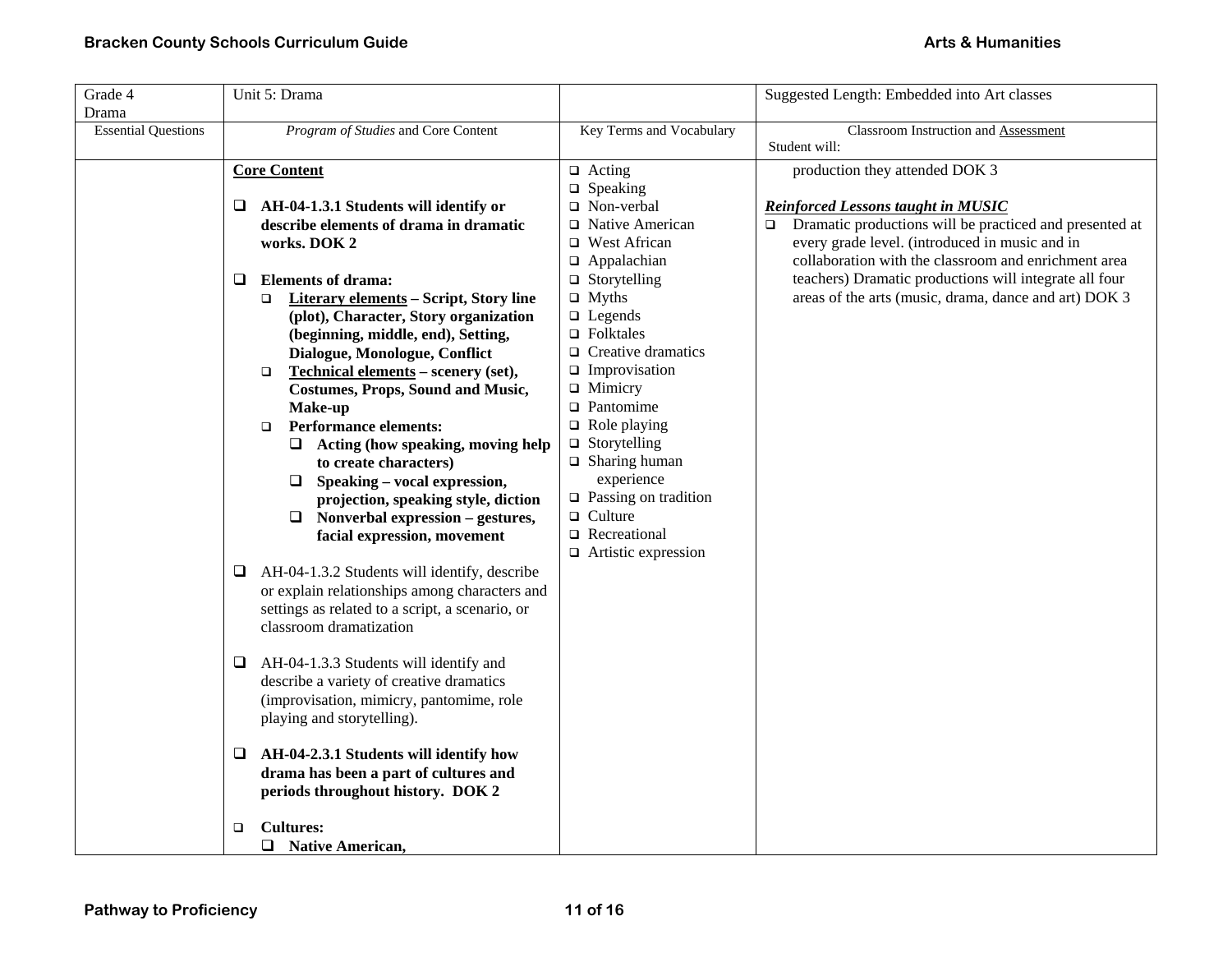| Unit 5: Drama                                                                                                                                                                                                                                                                                                                                                                                                                                                                                                                                                                                                                                                                                  |                                   | Suggested Length: Embedded into Art classes           |
|------------------------------------------------------------------------------------------------------------------------------------------------------------------------------------------------------------------------------------------------------------------------------------------------------------------------------------------------------------------------------------------------------------------------------------------------------------------------------------------------------------------------------------------------------------------------------------------------------------------------------------------------------------------------------------------------|-----------------------------------|-------------------------------------------------------|
|                                                                                                                                                                                                                                                                                                                                                                                                                                                                                                                                                                                                                                                                                                |                                   |                                                       |
| Program of Studies and Core Content                                                                                                                                                                                                                                                                                                                                                                                                                                                                                                                                                                                                                                                            | Key Terms and Vocabulary          | Classroom Instruction and Assessment<br>Student will: |
| <b>Traditional Appalachian</b><br>$\Box$<br><b>West African</b><br>$\Box$<br>$\Box$<br>(The use of storytelling, myths,<br>legends, folktales in these cultures)                                                                                                                                                                                                                                                                                                                                                                                                                                                                                                                               |                                   |                                                       |
| <b>Periods:</b><br>$\Box$<br><b>Colonial American - European</b><br>$\Box$<br>influences on American drama/<br>theatre, plays from England (The<br>influence of Europe was very strong in<br>the colonies due to the movement of<br>settlers from Europe to America.)<br><b>Native American includes period in</b><br>$\Box$<br>North America before European<br>settlement                                                                                                                                                                                                                                                                                                                    |                                   |                                                       |
| AH-04-3.3.1 Students will identify how<br>$\Box$<br>drama/theatre fulfills a variety of purposes.<br>DOK <sub>2</sub>                                                                                                                                                                                                                                                                                                                                                                                                                                                                                                                                                                          |                                   |                                                       |
| $\Box$<br><b>Purposes of Drama/Theatre: (different</b><br>roles of drama)<br>Sharing the human experience – to<br>$\Box$<br>express or communicate emotion,<br>feelings, ideas, information through<br>dramatic works (e.g., storytelling, role<br>playing, narrative works)<br><u>Passing on tradition and culture</u> – to<br>$\Box$<br>express or communicate feelings, ideas,<br>information (e.g., narrative,<br>storytelling, folktales, myths, and<br>legends)<br>Recreational drama for entertainment,<br>$\Box$<br>(e.g., drama/theatre as a hobby)<br><b>Artistic Expression - drama created</b><br>$\Box$<br>with the intent to express or<br>communicate emotion, feelings, ideas, |                                   |                                                       |
|                                                                                                                                                                                                                                                                                                                                                                                                                                                                                                                                                                                                                                                                                                | information (e.g., dramatic works |                                                       |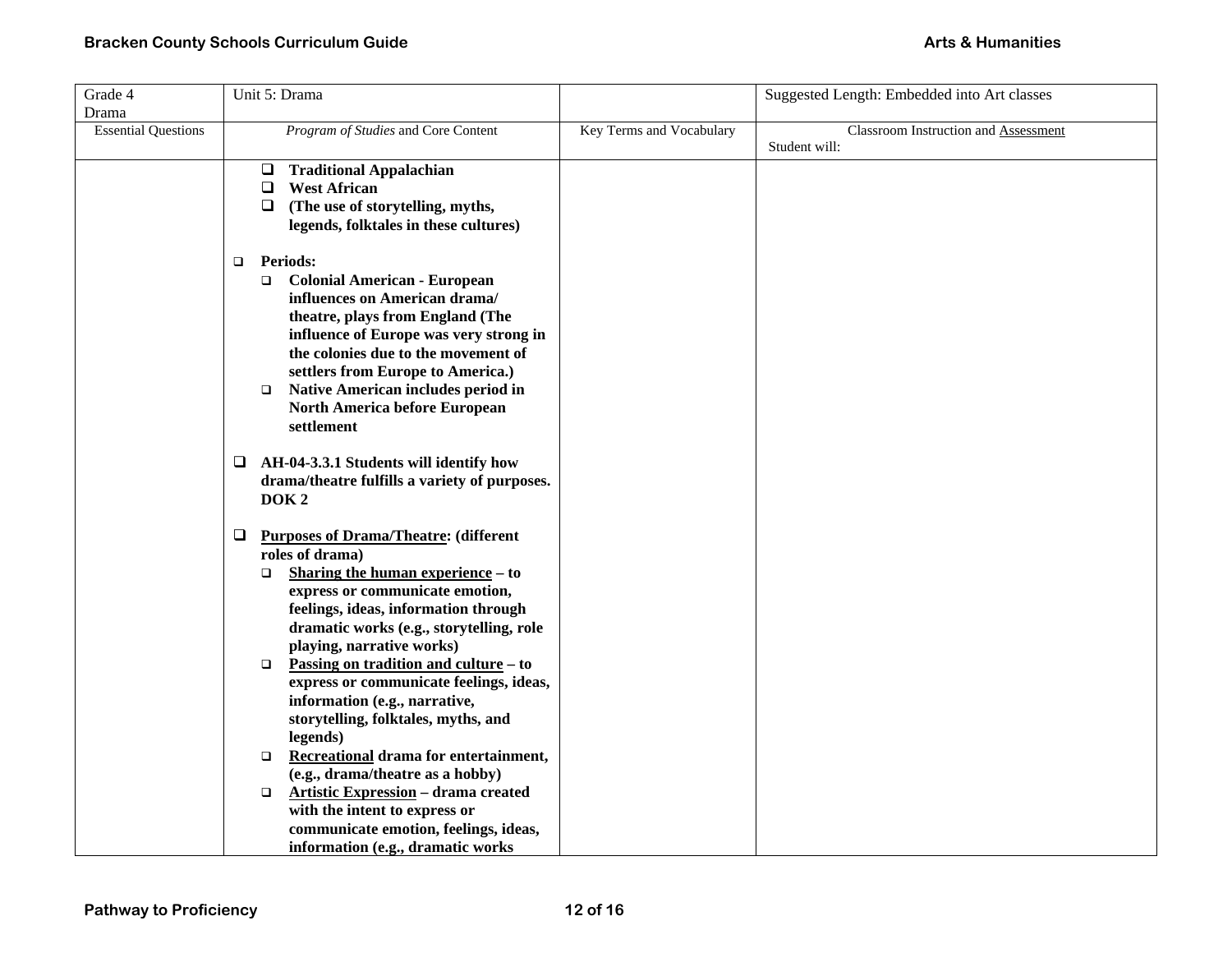| Grade 4                    | Unit 5: Drama                                                                                                                                       |                          | Suggested Length: Embedded into Art classes |
|----------------------------|-----------------------------------------------------------------------------------------------------------------------------------------------------|--------------------------|---------------------------------------------|
| Drama                      |                                                                                                                                                     |                          |                                             |
| <b>Essential Questions</b> | Program of Studies and Core Content                                                                                                                 | Key Terms and Vocabulary | <b>Classroom Instruction and Assessment</b> |
|                            |                                                                                                                                                     |                          | Student will:                               |
|                            | created and performed by actors in a                                                                                                                |                          |                                             |
|                            | theatrical setting for an audience)                                                                                                                 |                          |                                             |
|                            | AH-04-4.3.1 Students will create and perform<br>u<br>using elements of drama (Literary, Technical,<br>Performance)                                  |                          |                                             |
|                            | AH-04-4.3.2 Students will improvise to tell<br>u<br>stories that show action and have a clear<br>beginning, middle, and end. (Literary<br>elements) |                          |                                             |

| Grade 4                    | Unit 6: Elements of Art, Principles of Design,  |                               | Suggested Length: 36 40-minute lessons                |
|----------------------------|-------------------------------------------------|-------------------------------|-------------------------------------------------------|
| <b>Visual Arts</b>         | Artists, Styles, Techniques and Subject Matter. |                               |                                                       |
| <b>Essential Questions</b> | Program of Studies and Core Content             | Key Terms and Vocabulary      | <b>Classroom Instruction and Assessment</b>           |
|                            |                                                 |                               | Student will:                                         |
|                            | <b>Program of Studies</b>                       |                               |                                                       |
|                            |                                                 | <b>Elements of Art</b>        | <b>Rotation 1</b>                                     |
| What are the               | AH-4-VA-1 Use appropriate terminology to<br>⊔   | Line, Shape-<br>□             | Line Drawings-Yarn DOK 3                              |
| elements of art?           | describe the functions of the elements of art   | Geometric & Free              | Contrasting Geometric & Freeform drawings DOK3<br>❏   |
|                            | (line, shape, color, form, texture, space,      | Form, Form, Texture           | Texture-Animal Drawings DOK 3                         |
| What are the<br>2.         | value) and principles of design (e.g., balance, | $\Box$<br>Color               |                                                       |
| principles of              | emphasis, pattern)                              | $\Box$<br><b>Primary Hues</b> | <b>Rotation 2</b>                                     |
| design?                    | AH-4-VA-2 Create works of art using the<br>□    | □<br><b>Secondary Hues</b>    | Form- Clay Coil Pots (Pueblo Pottery) Functional      |
|                            | elements of art and principles of design        | <b>Color Schemes</b><br>□     | DOK <sub>3</sub>                                      |
| 3.<br>What are types       | AH-4-VA-3 Compare and contrast visual<br>⊔      | Warm, Cool, Neutral<br>□      | Patterns- Native American and West African DOK 3<br>□ |
| of 2-D media?              | works of art.                                   |                               |                                                       |
|                            | AH-4-VA-4 Use a variety of media (crayon,<br>⊔  | <b>Principals of Design</b>   | <b>Rotation 3</b>                                     |
|                            |                                                 | □                             | $\Box$                                                |
| What are types<br>4.       | pencil, paint, fabric, yarn, clay, paper,       | Emphasis/Focal Point,         | Form (With Drama Unit)- Mask Making with Papier-      |
| of 3-D media?              | papier-mâché) and art processes (e.g.,          | Pattern,                      | mâché DOK 3                                           |
|                            | drawing, painting, collage, weaving, pottery,   | Balance/Symmetry              |                                                       |
| What are<br>5.             | sculpture) to produce two- and three-           | Contrast                      | <b>Rotation 4</b>                                     |
| different styles           | dimensional works of art.                       |                               | Form & Pattern-Kente Cloth Weaving with Loom &        |
| of art?                    | AH-4-VA-5 Describe how media and<br>❏           | <b>Media and Processes</b>    | Yarn: Ceremonial DOK 3                                |
|                            | processes are used for creating a variety of    | Medium/Media<br>□             |                                                       |
| What types of<br>6.        | art works.                                      | 2-D/Two-Dimensional<br>⊔      | <b>Rotation 5</b>                                     |
| subject matter             | AH-4-VA-6 Use appropriate terminology to<br>⊔   | Crayon, Pencil, Paint,<br>□   | □<br>Color-Paint color wheel, abstract warm and cool  |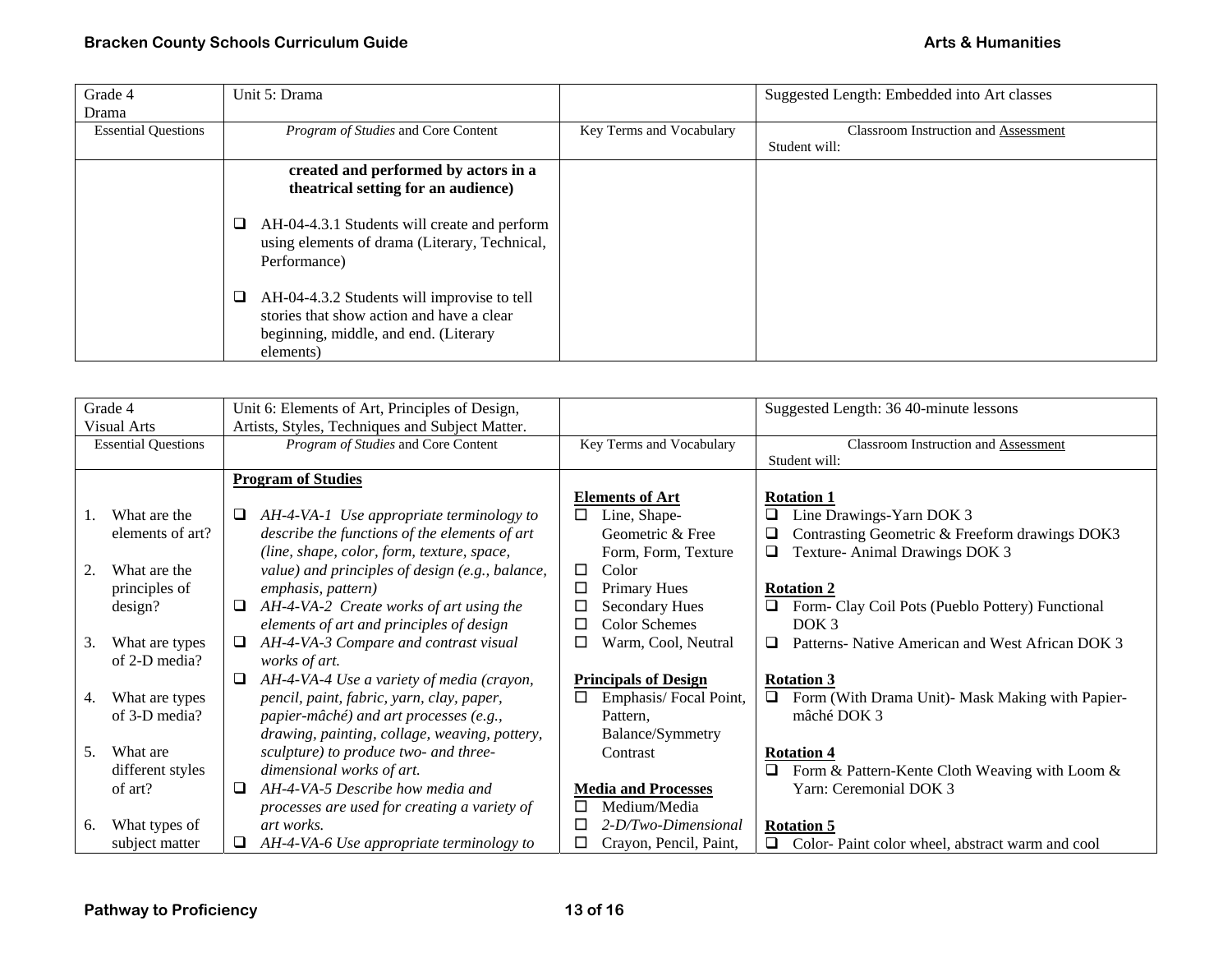| Grade 4                    | Unit 6: Elements of Art, Principles of Design,      |                                    | Suggested Length: 36 40-minute lessons                   |
|----------------------------|-----------------------------------------------------|------------------------------------|----------------------------------------------------------|
| <b>Visual Arts</b>         | Artists, Styles, Techniques and Subject Matter.     |                                    |                                                          |
| <b>Essential Questions</b> | Program of Studies and Core Content                 | Key Terms and Vocabulary           | Classroom Instruction and Assessment                     |
|                            |                                                     |                                    | Student will:                                            |
| do artists use?            | describe art works from different cultures,         | Tempera, Watercolor,               | paintings, neutral landscapes, final all color non-      |
|                            | periods, and styles.                                | $\Box$ Oil Pastels, Chalk          | objective painting- mix all secondary colors DOK 3       |
|                            | $\Box$ AH-4-VA-7 Recognize that artists express     | Pastels, Fabric, Yarn,             |                                                          |
|                            | themselves in different styles.                     | Paper                              | <b>Rotation 6 and 7</b>                                  |
|                            | AH-4-VA-8 Identify various purposes for<br>❏        | $3-D/Three-$<br>□                  | $\Box$ Emphasis & Focal Point with Landscapes and color  |
|                            | creating works of art.                              | Dimensional                        | use- Chalk Pastels DOK 3                                 |
|                            | AH-4-VA-9 Describe the role of visual arts in<br>Q. | Pottery, Papier-mâché,<br>$\Box$   | □ Balance-Symmetrical Self Portraits (Oil Pastels)-See   |
|                            | different cultures.                                 | Sculpture, Fiber Art,              | Colonial Miniature Portraits- Taft Museum Site DOK 3     |
|                            |                                                     | Weaving                            | Contrast-Still Life providing contrasting colors,<br>⊔   |
|                            | <b>Core Content</b>                                 | Loom, Weft, Warp<br>$\Box$         | textures, shapes, light/shadow- etc. (Pencil/colored     |
|                            |                                                     | Quilting<br>$\Box$                 | Pencil) DOK 3                                            |
|                            | AH-04-1.4.1 Students will identify or<br>⊔          |                                    |                                                          |
|                            | describe elements of art and principles of          | <b>Subject Matter</b>              | Assessments based on effort, projects and critiques<br>⊔ |
|                            | design in works of art. DOK 2                       | Landscape<br>$\Box$                | <b>DOK 2-4</b>                                           |
|                            |                                                     | $\Box$<br>Portrait                 |                                                          |
|                            | <b>Elements of art:</b><br>⊔                        | $\Box$<br>Still Life               |                                                          |
|                            | Line, Shape, Form, Texture, and Color<br>$\Box$     |                                    |                                                          |
|                            | (primary and secondary hues) and                    | <b>Cultures</b>                    |                                                          |
|                            | color schemes (warm, cool, neutral-                 | □ Native American-                 |                                                          |
|                            | black, white, gray, sometimes                       | Pueblo and Mayan                   |                                                          |
|                            | brown/beige as earth tones)                         | Appalachian<br>$\Box$              |                                                          |
|                            |                                                     | $\Box$<br>West African             |                                                          |
|                            | <b>Principles of design:</b><br>❏                   | Functional Art<br>□                |                                                          |
|                            | Organization of visual compositions:<br>$\Box$      | $\Box$<br>Ceremonial Art           |                                                          |
|                            | Emphasis (focal point), Pattern,                    | Folk Art<br>$\Box$                 |                                                          |
|                            | Balance (symmetry), Contrast (e.g.,                 | $\Box$<br><b>Colonial American</b> |                                                          |
|                            | black/white, rough/smooth)                          |                                    |                                                          |
|                            |                                                     | <b>Purposes for Art</b>            |                                                          |
|                            | AH-04-1.4.2 Students will identify and/or<br>⊔      | Ceremonial<br>$\Box$               |                                                          |
|                            | describe how an artist uses various media           | Artistic Expression<br>$\Box$      |                                                          |
|                            | and processes. DOK 2                                | $\Box$<br>Narrative                |                                                          |
|                            |                                                     | $\Box$<br>Functional               |                                                          |
|                            | Media (plural) / medium (singular): (used<br>❏      |                                    |                                                          |
|                            | to produce artworks)                                |                                    |                                                          |
|                            | Two-dimensional - crayon, pencil, paint,<br>⊔       |                                    |                                                          |
|                            | fabric, yarn, paper                                 |                                    |                                                          |
|                            | Three-dimensional - clay, papier-mâché<br>❏         |                                    |                                                          |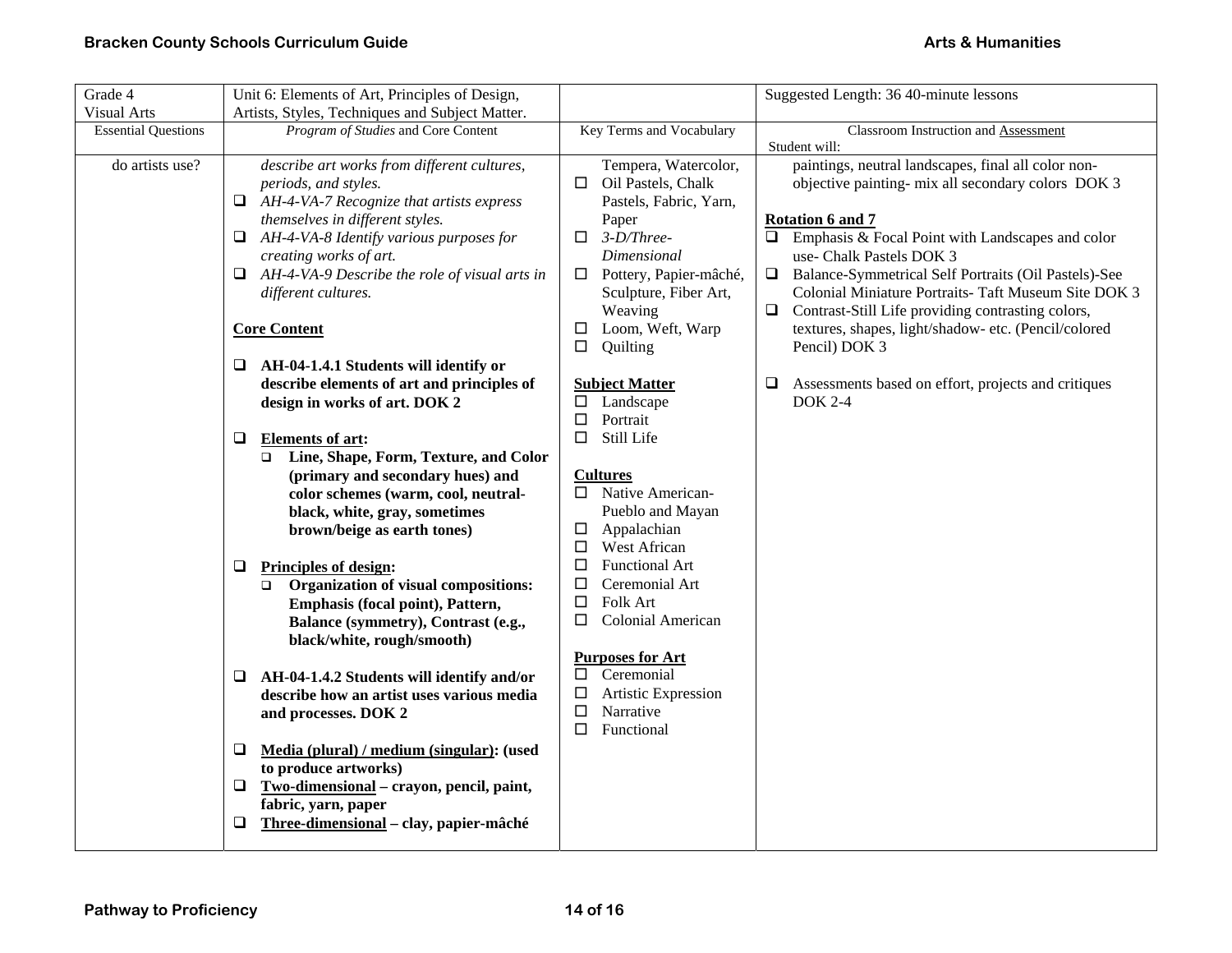| Grade 4                    | Unit 6: Elements of Art, Principles of Design,       |                          | Suggested Length: 36 40-minute lessons |
|----------------------------|------------------------------------------------------|--------------------------|----------------------------------------|
| <b>Visual Arts</b>         | Artists, Styles, Techniques and Subject Matter.      |                          |                                        |
| <b>Essential Questions</b> | Program of Studies and Core Content                  | Key Terms and Vocabulary | Classroom Instruction and Assessment   |
|                            |                                                      |                          | Student will:                          |
|                            | $\Box$<br>Art processes:                             |                          |                                        |
|                            | Two-dimensional - drawing, painting, fiber<br>$\Box$ |                          |                                        |
|                            | art (e.g., fabric printing, stamping), collage       |                          |                                        |
|                            | $\Box$<br>Three-dimensional – pottery, sculpture,    |                          |                                        |
|                            | fiber art (e.g., constructing with fiber,            |                          |                                        |
|                            | weaving, quilting)                                   |                          |                                        |
|                            | □ Subject matter: (e.g., landscape, portrait,        |                          |                                        |
|                            | still life)                                          |                          |                                        |
|                            |                                                      |                          |                                        |
|                            | AH-04-2.4.1 Students will identify how<br>⊔          |                          |                                        |
|                            | visual art has been a part of cultures and           |                          |                                        |
|                            | time periods throughout history. DOK 2               |                          |                                        |
|                            | $\Box$                                               |                          |                                        |
|                            | <b>Cultures:</b><br><b>Native American</b>           |                          |                                        |
|                            | $\Box$<br><b>Traditional Appalachian</b><br>$\Box$   |                          |                                        |
|                            | <b>West African</b><br>$\Box$                        |                          |                                        |
|                            |                                                      |                          |                                        |
|                            | Similarities and difference in the use of<br>$\Box$  |                          |                                        |
|                            | art (e.g., purposes for creating art, folk           |                          |                                        |
|                            | art) and elements of art and principles              |                          |                                        |
|                            | of design among cultures (e.g., how                  |                          |                                        |
|                            | line, color, pattern, etc., are used in              |                          |                                        |
|                            | artworks), media in relation to these                |                          |                                        |
|                            | cultures (e.g., wood, fiber)                         |                          |                                        |
|                            |                                                      |                          |                                        |
|                            | ⊔<br><b>Periods:</b>                                 |                          |                                        |
|                            | <b>Colonial American</b><br>$\Box$                   |                          |                                        |
|                            | <b>European influences in American</b><br>$\Box$     |                          |                                        |
|                            | visual art, similarities between the                 |                          |                                        |
|                            | visual art in the American colonies and              |                          |                                        |
|                            | the cities of Europe (The influence of               |                          |                                        |
|                            | Europe was very strong in the colonies               |                          |                                        |
|                            | due to the movement of settlers from                 |                          |                                        |
|                            | <b>Europe to America.)</b>                           |                          |                                        |
|                            | Native American includes period in<br>$\Box$         |                          |                                        |
|                            | <b>North America before European</b>                 |                          |                                        |
|                            | settlement                                           |                          |                                        |